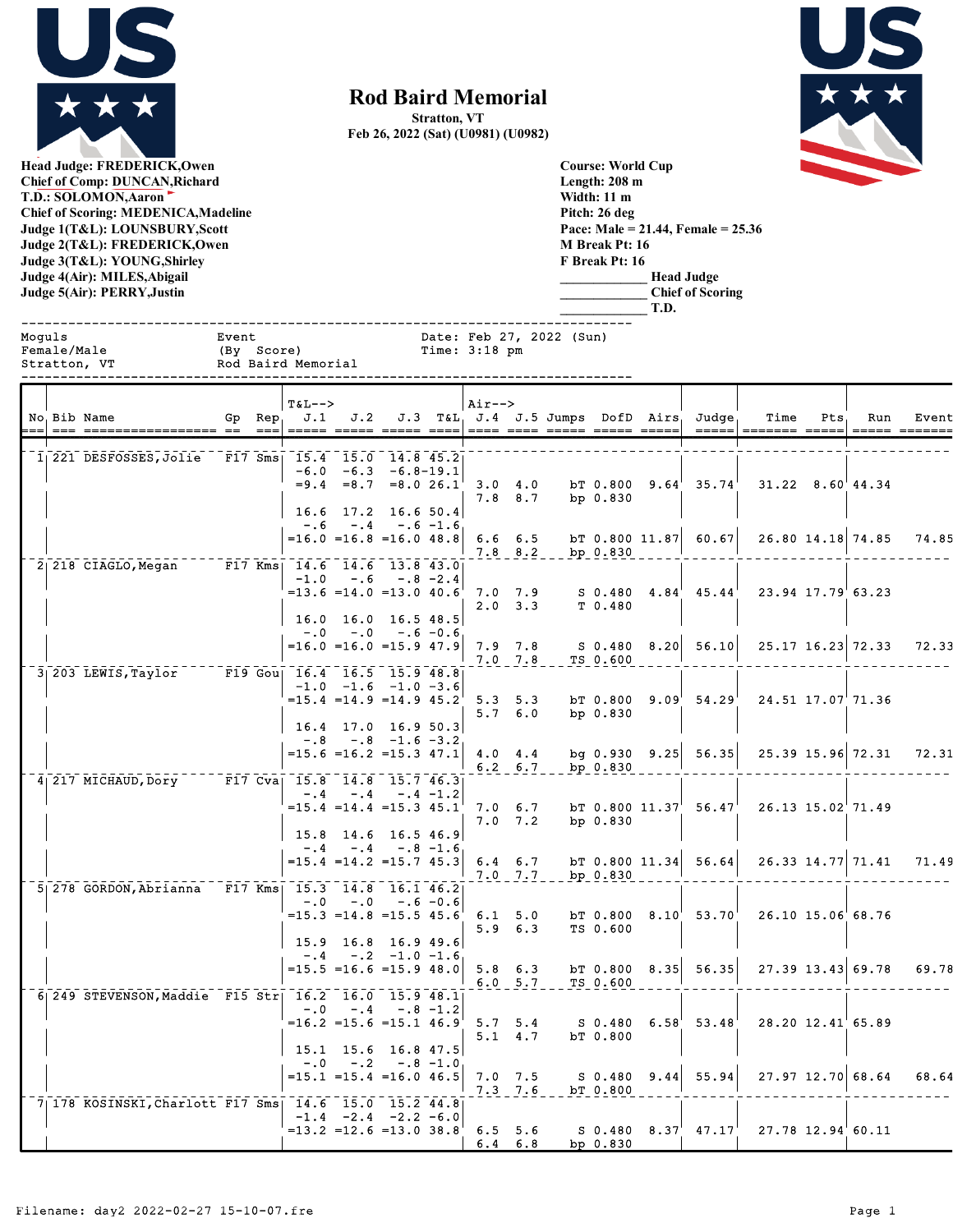|  | No Bib Name                                                                                                           | Gp Rep | $T&L-->$                                                                     |                                                                                    |                     |           | Air-->  |                 |                        |                  | $J.1$ $J.2$ $J.3$ $T&L$ $J.4$ $J.5$ Jumps DofD Airs Judge  | Time<br>===== ======= ===== ===== =====                                                              | Pts | Run                    | Event |
|--|-----------------------------------------------------------------------------------------------------------------------|--------|------------------------------------------------------------------------------|------------------------------------------------------------------------------------|---------------------|-----------|---------|-----------------|------------------------|------------------|------------------------------------------------------------|------------------------------------------------------------------------------------------------------|-----|------------------------|-------|
|  |                                                                                                                       |        | 15.8                                                                         | 15.8<br>$-0$ $-1.0$ $-1.6$ $-2.6$                                                  | 15.8 47.4           |           |         |                 | $6.2$ $5.8$ bp $0.830$ |                  |                                                            | $=$ 15.8 $=$ 14.8 $=$ 14.2 44.8 6.4 7.1 S 0.480 8.21 53.01 26.00 15.19 68.20                         |     |                        | 68.20 |
|  | 8 266 DUDA, Jessica F17 Kms 10.3 11.0 13.2 34.5                                                                       |        |                                                                              | $-8.8$ $-9.2$ $-8.7-26.7$                                                          |                     |           |         |                 |                        |                  |                                                            | $=1.5$ $=1.8$ $=4.5$ $7.8$ $5.1$ $5.6$ $3.0.750$ $10.48$ $18.28$ $28.62$ $11.88$ $30.16$             |     |                        |       |
|  |                                                                                                                       |        |                                                                              | 13.8 14.0 13.6 41.4<br>$-.0 - .3 - .6 - 0.9$                                       |                     |           |         | $7.4$ 8.2       |                        | bp 0.830         |                                                            | $=13.8$ $=13.7$ $=13.0$ $40.5$ 6.6 7.1 3 0.750 10.61 $\mid$ 51.11 26.87 14.09 65.20                  |     |                        | 65.20 |
|  | $9'$ 211 DOWLING, Alexandra F19 Cva $14.5$ $14.9$ $14.0$ $43.4$                                                       |        |                                                                              | $-.2$ $-.3$ $-1.0$ $-1.5$                                                          |                     |           |         |                 | $6.4$ $6.8$ bp $0.830$ |                  |                                                            | $=14.3$ $=14.6$ $=13.0$ $41.9$ 5.4 5.4 S 0.480 6.52 48.42 28.83 11.62 60.04                          |     |                        |       |
|  |                                                                                                                       |        |                                                                              | 13.8 14.0 14.6 42.4<br>$-.4$ $-.2$ $-1.2$ $-1.8$                                   |                     |           |         |                 | 6.7 6.4 TS 0.600       |                  |                                                            | $=$ 13.4 $=$ 13.8 $=$ 13.4 $\{40.6\}$ 6.0 5.6 S 0.480 6.35 $\{46.95\}$ 28.37 12.20 59.15             |     |                        | 60.04 |
|  | $10^{-3}$ 301 KRUGER, Eden $F13$ Kms <sup><math>-14.7</math></sup> $14.8$ $14.2$ $43.7$                               |        | $-0.0$                                                                       |                                                                                    | $-.6 - .8 - 1.4$    |           |         |                 | 6.2 5.7 TS 0.600       |                  |                                                            |                                                                                                      |     |                        |       |
|  |                                                                                                                       |        |                                                                              | 15.0 14.0 14.6 43.6<br>$-.6 - .8 - 2.0 - 3.4$                                      |                     |           |         | 5.7, 5.4        |                        | TS 0.600         | $=14.7$ $=14.2$ $=13.4$ $42.3$ 5.6 5.3 bT 0.800 7.69 49.99 |                                                                                                      |     | $31.59$ $8.13$ $58.12$ |       |
|  | 11 300 RAGLAND, Juliet F15 Sms 14.6 13.8 14.8 43.2                                                                    |        |                                                                              | $-.4 - .6 - .8 - 1.8$                                                              |                     |           |         |                 | $6.2$ $6.2$ TS $0.600$ |                  |                                                            | $=14.4$ $=13.2$ $=12.6$ $40.2$ 5.6 5.7 bT 0.800 8.24 48.44 29.02 11.38 59.82                         |     |                        | 59.82 |
|  |                                                                                                                       |        |                                                                              | 14.4 14.6 14.6 43.6                                                                |                     |           |         | 4.0 4.0         |                        | TS 0.600         |                                                            | $=14.2$ $=13.2$ $=14.0$ $41.4$ 6.0 5.9 3 0.750 6.86 48.26 29.18 11.17 59.43                          |     |                        |       |
|  | $12^{\degree}360^{\degree}$ PASSARETTA, Manuel F17 Kms $^{\degree}$ 13.9 $^{\degree}14.0^{\degree}14.0^{\degree}41.9$ |        |                                                                              | $-.6 - .0 -1.4 -2.0$                                                               |                     |           |         |                 | 6.0 5.5 TS 0.600       |                  |                                                            | $=$ 13.8 $=$ 14.6 $=$ 13.2 $41.6$ 5.0 5.9 3 0.750 7.53 49.13 31.31 8.49 57.62                        |     |                        | 59.43 |
|  |                                                                                                                       |        |                                                                              | $-1.6$ $-1.6$ $-1.6$ $-4.8$<br>$=12.3$ $=12.4$ $=12.4$ 37.1<br>14.3 13.0 13.6 40.9 |                     |           | 4.0 5.0 | 4.6, 5.0        |                        | S 0.480          |                                                            | bg $0.930$ 6.48 43.58 26.63 14.39 57.97                                                              |     |                        |       |
|  |                                                                                                                       |        |                                                                              | $-1.0 - .8 - 1.6 - 3.4$<br>$=13.3$ $=12.2$ $=12.0$ $37.5$ 2.8 3.2                  |                     |           |         | $5.1 \quad 4.7$ |                        | bT 0.800         |                                                            | bg 0.930 6.70 44.20 26.16 14.99 59.19                                                                |     |                        | 59.19 |
|  | 13 250 MCKENZIE, Natalee F17 Cva 12.7 11.6 12.1 36.4                                                                  |        |                                                                              | $-1.0 - .5 - 1.0 - 2.5$                                                            |                     |           |         | $4.2 \quad 4.0$ |                        | S 0.480          |                                                            | $=$ 11.7 =11.1 =11.1 33.9 4.0 3.8 3 0.750 4.89 38.79 30.45 9.57 48.36                                |     |                        |       |
|  |                                                                                                                       |        |                                                                              | 14.9 14.0 14.2 43.1<br>$-1.0$ $-.2$ $-.8$ $-2.0$                                   |                     |           |         | $4.1 \quad 4.4$ |                        | $- -  S = 0.480$ |                                                            | $=$ 13.9 $=$ 13.8 $=$ 13.4 $\{41.1\}$ $\{4.3\}$ $\{4.9\}$ 3 0.750 5.48 $\{46.58\}$ 28.83 11.62 58.20 |     |                        | 58.20 |
|  | $14$ 299 SCHEID, Nora F17 Str <sup>+</sup> 12.2 13.0 13.2 38.4                                                        |        |                                                                              | $-7.1$ $-7.7$ $-9.9-24.7$<br>$=5.1$ $=5.3$ $=3.3$ 13.7 2.9 3.9                     |                     |           |         | $5.0 \quad 4.7$ |                        | bp 0.830         |                                                            | bt 0.800 6.74 20.44 32.33 7.20 27.64                                                                 |     |                        |       |
|  |                                                                                                                       |        | $-0.6$                                                                       | $13.2$ $12.9$                                                                      | $-.0$ $-1.6$ $-2.2$ | 13.8 39.9 |         | 5.2 5.2         |                        | bp 0.830         |                                                            | $=$ 12.6 $=$ 12.9 $=$ 12.2 37.7  6.0 5.4 S 0.480 7.04  44.74  28.21 12.40  57.14                     |     |                        | 57.14 |
|  | 15 333 DOWLING, Sophia                                                                                                |        | $\sqrt{F17} \text{ Cva}^{-1} 10.9 \text{ } 11.0 \text{ } 13.1 \text{ } 35.0$ | $-3.0$ $-5.8$ $-6.2-15.0$<br>$=7.9$ $=5.2$ $=6.9$ 20.0 4.1 5.1                     |                     |           |         |                 |                        |                  | S 0.480 4.45 24.45                                         |                                                                                                      |     | $32.05$ $7.55$ 32.00   |       |
|  |                                                                                                                       |        | $-1.5$                                                                       | 14.3 13.0 14.6 41.9<br>$-.8$ $-1.0$ $-2.3$                                         |                     |           |         | $3.5 \quad 4.0$ |                        | TS 0.600         |                                                            | $=13.8$ $=12.2$ $=13.6$ 39.6 6.0 5.9 S 0.480 6.12 45.72 30.90 9.00 54.72 54.72                       |     |                        |       |
|  | 16 320 WEILER, Gracie                                                                                                 |        | F13 Bri 11.6 12.0 11.8 35.4                                                  |                                                                                    |                     |           |         | $5.3 \quad 5.6$ |                        | TS 0.600         |                                                            |                                                                                                      |     |                        |       |
|  |                                                                                                                       |        |                                                                              | $-3.0$ $-2.5$ $-2.6$ $-8.1$<br>12.8 14.0 14.0 40.8                                 |                     |           |         | $4.2 \quad 4.6$ |                        | TS 0.600         | $=8.6$ $=9.5$ $=9.2$ 27.3 5.0 4.0 S 0.480 4.80 32.10       |                                                                                                      |     | $32.81$ 6.59 38.69     |       |
|  |                                                                                                                       |        |                                                                              | $-.6$ $-1.0$ $-2.0$ $-3.6$                                                         |                     |           |         |                 |                        |                  |                                                            | $=$ 12.2 =13.0 =12.0 37.2  5.2 4.7 S 0.480 5.28  42.48  30.98 8.90  51.38 51.38                      |     |                        |       |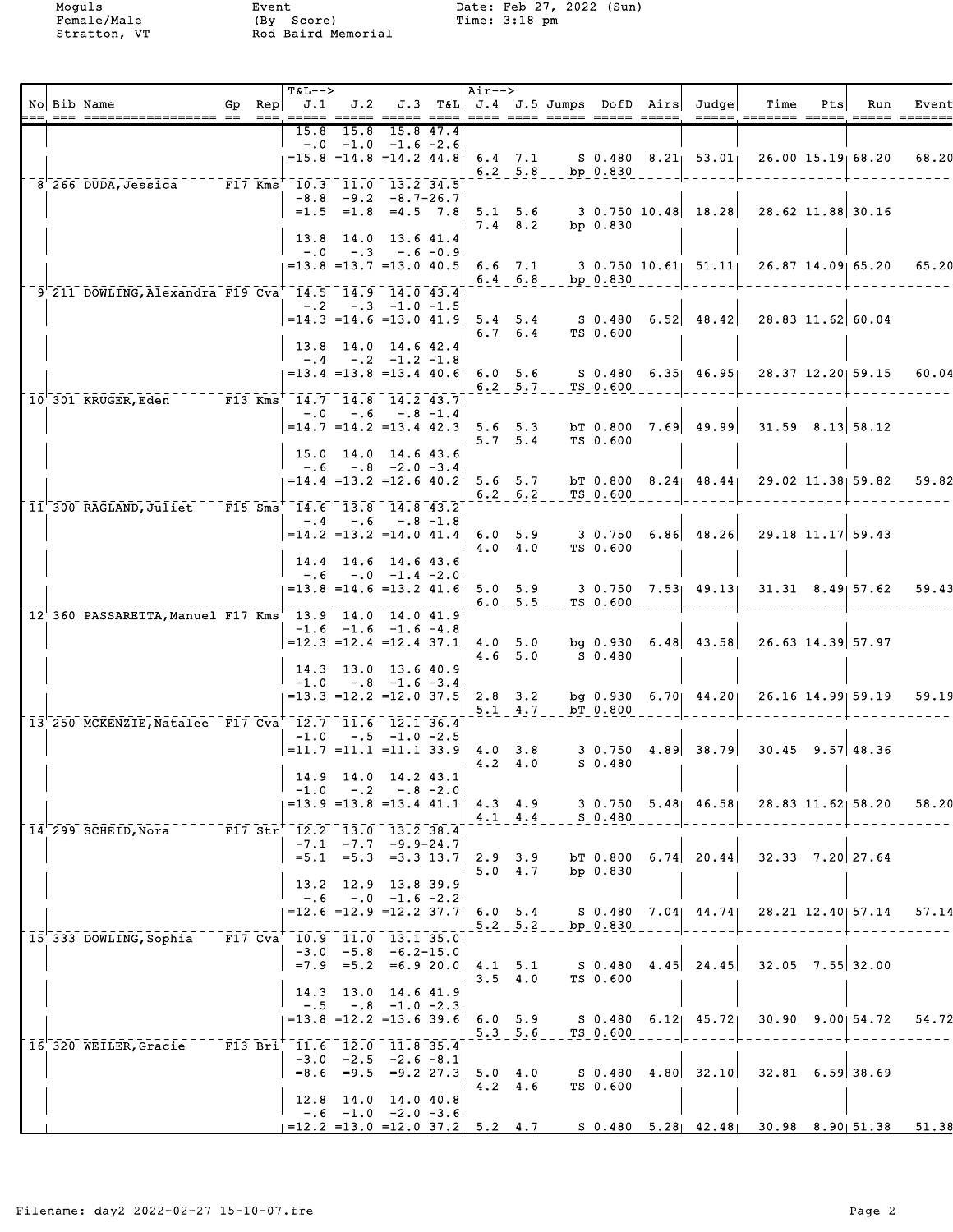|                 | No Bib Name<br>--- --- -------------<br>===== ==              | Gp Rep | $T&L-->$<br>J.1                          | J.2                                                          |                       |          | Air-->                  |                                    |                        |             | J.3 T&L J.4 J.5 Jumps DofD Airs Judge                     | Time<br><u> ----- ------- ----- ----- -----</u>                                                                              | Pts | Run                    | Event |
|-----------------|---------------------------------------------------------------|--------|------------------------------------------|--------------------------------------------------------------|-----------------------|----------|-------------------------|------------------------------------|------------------------|-------------|-----------------------------------------------------------|------------------------------------------------------------------------------------------------------------------------------|-----|------------------------|-------|
|                 | 17 322 HICKS, Kennedy                                         |        | F15 Cva <sup>2</sup> 12.9 13.3 13.2 39.4 |                                                              |                       |          | 4.8                     | 4.9                                |                        | TS 0.600    |                                                           |                                                                                                                              |     |                        |       |
|                 |                                                               |        |                                          | $-6$ $-1.0$ $-1.8$ $-3.4$<br>$=12.3$ $=12.3$ $=11.4$ 36.0    |                       |          |                         | $4.8$ $4.8$<br>$5.2 \quad 4.7$     |                        | TS 0.600    | $S$ 0.480 5.27 41.27                                      |                                                                                                                              |     | $30.83$ $9.09$ 50.36   |       |
|                 |                                                               |        |                                          | 12.6 11.6 12.8 37.0<br>$-.2 \quad -.0 \quad -1.4 \quad -1.6$ |                       |          |                         |                                    |                        |             |                                                           |                                                                                                                              |     |                        |       |
|                 |                                                               |        |                                          |                                                              |                       |          |                         | $5.1 \quad 4.9$                    |                        | TS 0.600    |                                                           | $=12.4$ $=11.6$ $=11.4$ 35.4 6.4 6.5 8 0.480 6.09 41.49 30.47 9.55 51.04                                                     |     |                        | 51.04 |
|                 | 18 298 OXLEY, Kate F19 Bm                                     |        |                                          | $11.9$ 12.0 13.2 37.1<br>$-6.0 -6.3 -6.6 - 18.9$             |                       |          |                         |                                    |                        |             |                                                           |                                                                                                                              |     |                        |       |
|                 |                                                               |        |                                          | $=5.9$ $=5.7$ $=6.6$ 18.2                                    |                       |          |                         | 7.0 6.7<br>$5.8 \t6.4$             |                        | bp $0.830$  | bT 0.800 10.54 28.74                                      |                                                                                                                              |     | $31.81$ 7.86 36.60     |       |
|                 |                                                               |        |                                          | 16.0 16.2 16.2 48.4<br>$-6.0 -6.0 -6.4-18.4$                 |                       |          |                         |                                    |                        |             |                                                           |                                                                                                                              |     |                        |       |
|                 |                                                               |        |                                          |                                                              |                       |          |                         |                                    | 8.2 8.4 bp 0.830       |             |                                                           | $=10.0$ $=10.2$ $=9.8$ 30.0 1.8 1.7 bT 0.800 8.28 38.28 29.17 11.19 49.47                                                    |     |                        | 49.47 |
|                 | 19 335 MANGANELLO, Charlo F15 Str 13.2 13.8 13.4 40.4         |        |                                          | $-.8 - .8 - 1.6 - 3.2$                                       |                       |          |                         |                                    |                        |             |                                                           |                                                                                                                              |     |                        |       |
|                 |                                                               |        |                                          |                                                              |                       |          |                         | $4.6 \t4.9$                        |                        | TS 0.600    | $=12.4$ $=13.0$ $=11.8$ 37.2 5.1 4.5 S 0.480 5.15 42.35   |                                                                                                                              |     | $32.41$ $7.10$ 49.45   |       |
|                 |                                                               |        |                                          | 12.9 12.6 12.0 37.5<br>$-8.6 - 8.3 - 9.0 - 25.9$             |                       |          |                         |                                    |                        |             |                                                           |                                                                                                                              |     |                        |       |
|                 |                                                               |        |                                          |                                                              |                       |          |                         |                                    | $4.2$ $3.3$ $TS$ 0.600 |             | $=4.3$ $=4.3$ $=3.0$ 11.6 5.9 5.9 S 0.480 5.08 16.68      | 38.08                                                                                                                        |     | 16.68                  | 49.45 |
|                 | 20 345 KELLEHER, Maeve F17 Will 10.9 11.0 12.8 34.7           |        |                                          | $-3.0$ $-2.8$ $-3.0$ $-8.8$                                  |                       |          |                         |                                    |                        |             |                                                           |                                                                                                                              |     |                        |       |
|                 |                                                               |        |                                          |                                                              |                       |          |                         | 5.0, 5.3                           |                        | TS 0.600    |                                                           | $=7.9$ $=8.2$ $=9.8$ $25.9$ 5.2 5.7 S 0.480 5.70 31.60 32.97 6.39 37.99                                                      |     |                        |       |
|                 |                                                               |        | $-0.6$                                   | $13.3$ 14.0 14.0 41.3                                        | $-.8$ $-.2.8$ $-.4.2$ |          |                         |                                    |                        |             |                                                           |                                                                                                                              |     |                        |       |
|                 |                                                               |        |                                          |                                                              |                       |          |                         | $5.2 \quad 4.9$                    |                        | TS 0.600    | $=12.7$ $=13.2$ $=11.2$ 37.1, 5.7 5.5 S 0.480 5.71, 42.81 |                                                                                                                              |     | $32.98$ 6.38, 49.19    | 49.19 |
| 21 <sup>1</sup> | 9 PIERCE, Maggie Ros F15 Kms <sup>1</sup> 12.7 12.6 12.1 37.4 |        |                                          |                                                              |                       |          |                         |                                    |                        |             |                                                           |                                                                                                                              |     |                        |       |
|                 |                                                               |        |                                          | $-.3 - .8 - .6 - 1.7$<br>$=12.4$ $=11.8$ $=11.5$ 35.7        |                       |          |                         |                                    |                        |             | $2.7$ 3.0 S 0.480 2.74 38.44                              |                                                                                                                              |     | $31.91$ 7.73 46.17     |       |
|                 |                                                               |        | 0.1                                      | 0.1                                                          |                       |          | $0.1 \quad 0.3$ 4.9 4.0 | $2.5$ $2.1$<br>$\cdot$ 0 $\cdot$ 0 |                        | TS 0.600    |                                                           | S 0.480 2.13 2.43 1:39.00                                                                                                    |     | $\vert 2.43 \vert$     | 46.17 |
|                 | 22 302 JOHNSON, Victoria F13 Kms 11.3 12.5 11.8 35.6          |        |                                          | $-.6 - .4 -1.6 -2.6$                                         |                       |          |                         |                                    |                        |             |                                                           |                                                                                                                              |     |                        |       |
|                 |                                                               |        |                                          |                                                              |                       |          |                         | 4.9 4.5                            |                        | XS 0.630    |                                                           | $=10.7$ $=12.1$ $=10.2$ 33.0 <sup> </sup> 5.0 4.6 S 0.480 5.25 <sup> </sup> 38.25 <sup> </sup> 32.54 6.94 <sup> </sup> 45.19 |     |                        |       |
|                 |                                                               |        |                                          | 15.0 13.6 14.4 43.0<br>$-4.1 -4.3 -5.1-13.5$                 |                       |          |                         |                                    |                        |             |                                                           |                                                                                                                              |     |                        |       |
|                 |                                                               |        |                                          | $=10.9$ $=9.3$ $=9.3$ $29.5$ 3.0 2.4                         |                       |          |                         | $6.0\quad 5.7$                     |                        | XS 0.630    | S 0.480 4.98 34.48                                        |                                                                                                                              |     | 29.18 11.17 45.65      | 45.65 |
|                 | 23 361 BYRNES, Allison F15 Kms 11.0 12.0 11.4 34.4            |        |                                          | $-9.0 - 10.8 - 9.6 - 29.4$                                   |                       |          |                         |                                    |                        |             |                                                           |                                                                                                                              |     |                        |       |
|                 |                                                               |        |                                          | $=2.0$ $=1.2$ $=1.8$ $5.0$ 6.0 5.9                           |                       |          |                         | $4.6$ $4.9$                        |                        | N 0.460     |                                                           | $S$ 0.480 5.03 10.03 29.07 11.31 21.34                                                                                       |     |                        |       |
|                 |                                                               |        |                                          | $10.3$ 11.0<br>$-.6 - .6 - 1.2 - 2.4$                        |                       | 9.0 30.3 |                         |                                    |                        |             |                                                           |                                                                                                                              |     |                        |       |
|                 |                                                               |        |                                          | $= 9.7$ $= 10.4$ $= 7.8$ 27.9 4.8 4.5                        |                       |          |                         | $5.0 \t 4.6$                       |                        | D 0.510     | $S$ 0.480 4.67 32.57                                      |                                                                                                                              |     | 29.99 10.15 42.72      | 42.72 |
|                 | 24 312 MAILLOUX, Kristen F15 Gsr, 9.9 10.0 12.8 32.7          |        | $-1.2$                                   |                                                              | $-.6 -4.8 -6.6$       |          |                         |                                    |                        |             |                                                           |                                                                                                                              |     |                        |       |
|                 |                                                               |        | $= 8.7$                                  |                                                              | $=9.4 = 8.0 26.1$     |          | $3.0$ 2.8               | $4.9 \quad 4.1$                    |                        | D 0.510     |                                                           | TS $0.600 \quad 4.03$ $30.13$ $32.13 \quad 7.45$ 37.58                                                                       |     |                        |       |
|                 |                                                               |        | $-.3$                                    | 11.9 10.0 11.8 33.7                                          | $-.2 -2.2 -2.7$       |          |                         |                                    |                        |             |                                                           |                                                                                                                              |     |                        |       |
|                 |                                                               |        |                                          | $=11.6$ $=9.8$ $=9.6$ 31.0 3.8 4.0                           |                       |          |                         | $3.8$ $3.9$                        |                        | $S = 0.480$ | TS 0.600 4.18 35.18                                       |                                                                                                                              |     | $32.12$ $7.47$ $42.65$ | 42.65 |
|                 | 25, 307 KNIGHT, Murphy Jan F13 Wva, 10.7 10.5 10.8 32.0       |        | $-.0$                                    |                                                              | $-.5$ $-1.0$ $-1.5$   |          |                         |                                    |                        |             |                                                           |                                                                                                                              |     |                        |       |
|                 |                                                               |        |                                          | $=10.7$ $=10.0$ $=9.8$ 30.5 5.6 6.2                          |                       |          |                         |                                    |                        | S 0.480     | TS 0.600 6.39 36.89                                       |                                                                                                                              |     | $37.46$ 0.73 37.62     |       |
|                 |                                                               |        |                                          | 12.0 11.0 11.8 34.8                                          |                       |          |                         | $6.0\quad 5.9$                     |                        |             |                                                           |                                                                                                                              |     |                        |       |
|                 |                                                               |        |                                          | $-6.0 -4.7 -4.9-15.6$<br>$=6.0$ $=6.3$ $=6.9$ 19.2           |                       |          | $4.3 \t3.9$             | $6.0 \t6.2$                        |                        |             | bT $0.800$ 6.20 25.40                                     | 38.79                                                                                                                        |     | 25.40                  | 37.62 |
| 26 <sub>1</sub> | 5 STEVENSON, Sammie F13 Str                                   |        |                                          | $\frac{1}{9.3}$ 12.2 12.0 33.5                               |                       |          |                         |                                    |                        | S 0.480     |                                                           |                                                                                                                              |     |                        |       |
|                 |                                                               |        |                                          | $-1.6$ $-2.6$ $-3.6$ $-7.8$<br>$=7.7$ =9.6 =8.4 25.7 4.0 4.3 |                       |          | $3.0$ $3.0$             |                                    |                        | D 0.510     | $S$ 0.480 3.52 29.22                                      | 38.14                                                                                                                        |     | 29.22                  |       |
|                 |                                                               |        |                                          |                                                              |                       |          |                         |                                    |                        |             |                                                           |                                                                                                                              |     |                        |       |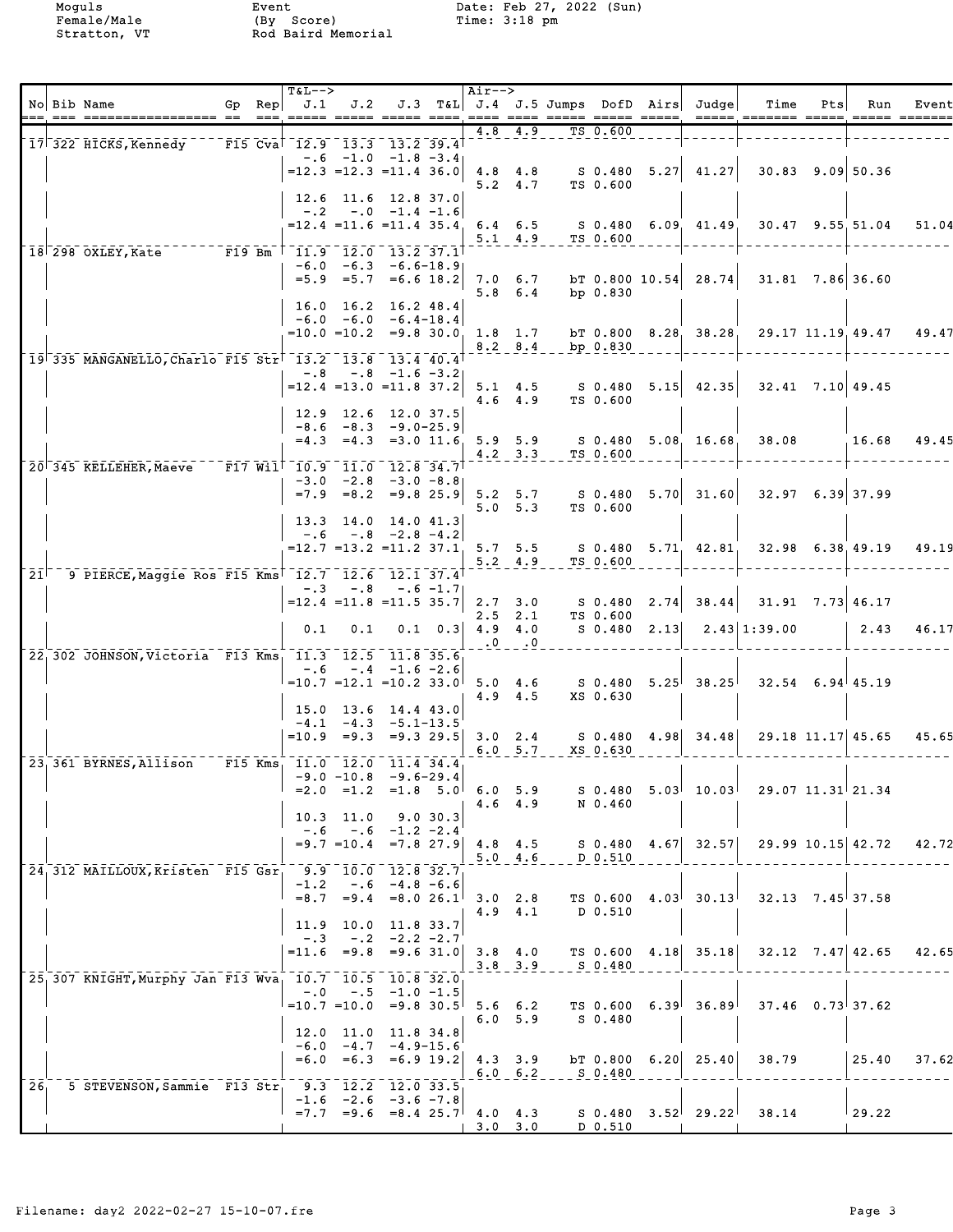| $= -$           | No Bib Name                                                                                                                  | Gp Rep | T&L-->                      |                                                             |           | $\overline{\qquad}$ $\qquad$ $\overline{\qquad}$ $\qquad$ $\qquad$ $\qquad$ $\qquad$ $\qquad$ $\qquad$ $\qquad$ $\qquad$ $\qquad$ $\qquad$ $\qquad$ $\qquad$ $\qquad$ $\qquad$ $\qquad$ $\qquad$ $\qquad$ $\qquad$ $\qquad$ $\qquad$ $\qquad$ $\qquad$ $\qquad$ $\qquad$ $\qquad$ $\qquad$ $\qquad$ $\qquad$ $\qquad$ $\qquad$ $\qquad$ $\qquad$ $\q$ |                         |                            |          |     | $J.1$ $J.2$ $J.3$ $T\&L$ $J.4$ $J.5$ Jumps DofD Airs Judge     | Time<br>===== ======= =====                                                                   | Pts | Run                      | Event |
|-----------------|------------------------------------------------------------------------------------------------------------------------------|--------|-----------------------------|-------------------------------------------------------------|-----------|-------------------------------------------------------------------------------------------------------------------------------------------------------------------------------------------------------------------------------------------------------------------------------------------------------------------------------------------------------|-------------------------|----------------------------|----------|-----|----------------------------------------------------------------|-----------------------------------------------------------------------------------------------|-----|--------------------------|-------|
|                 |                                                                                                                              |        | 12.0                        | 13.0<br>$-1.2$ $-1.3$ $-3.8$ $-6.3$                         | 13.2 38.2 |                                                                                                                                                                                                                                                                                                                                                       |                         |                            |          |     |                                                                |                                                                                               |     |                          |       |
|                 |                                                                                                                              |        |                             |                                                             |           |                                                                                                                                                                                                                                                                                                                                                       |                         | $3.9$ $2.9$ $10.510$       |          |     |                                                                | $=10.8$ $=11.7$ $=9.4$ 31.9 $[4.1$ 3.9 $[50.480$ 3.64 $[35.54]$ 37.15 $1.12$ 36.66            |     |                          | 36.66 |
|                 | 27 367 THOMS, Lily F17 Str 11.5 13.6 14.0 39.1                                                                               |        |                             | $-8.4$ $-10.0$ $-9.2 - 27.6$                                |           |                                                                                                                                                                                                                                                                                                                                                       | $.7 \quad 1.1$          |                            | TS 0.600 |     |                                                                | $=3.1$ $=3.6$ $=4.8$ 11.5 5.2 4.3 S 0.480 2.81 14.31 37.89 0.18 14.49                         |     |                          |       |
|                 |                                                                                                                              |        |                             | 11.6 12.8 12.0 36.4<br>$-2.1$ $-2.1$ $-2.6$ $-6.8$          |           |                                                                                                                                                                                                                                                                                                                                                       |                         |                            |          |     |                                                                | $=9.5$ =10.7 =9.4 29.6  2.8 2.7 S 0.480 3.71  33.31  35.64 3.02  36.33                        |     |                          | 36.33 |
|                 | 28 339 KESH HEIL, Layla F15 Str 12.6 12.0 12.2 36.8                                                                          |        |                             | $-4.1$ $-5.0$ $-4.0-13.1$                                   |           |                                                                                                                                                                                                                                                                                                                                                       | $4.0 \t4.0$             |                            | TS 0.600 |     |                                                                |                                                                                               |     |                          |       |
|                 |                                                                                                                              |        | 0.1                         | $=8.5$ $=7.0$ $=8.2$ 23.7<br>0.1                            |           | $0.1 \quad 0.3$ 5.0 4.9                                                                                                                                                                                                                                                                                                                               |                         |                            |          |     |                                                                | 5.5 5.2 S 0.480 4.63 28.33 32.74 6.68 35.01<br>4.0 4.1 D 0.510<br>$S$ 0.480 2.37 2.67 1:39.00 |     | 2.67                     | 35.01 |
|                 | 29 1 GIULIETTI, Sophia F13 Str 10.3 11.0 13.0 34.3                                                                           |        |                             |                                                             |           |                                                                                                                                                                                                                                                                                                                                                       | $\cdot 0 \quad \cdot 0$ |                            |          |     |                                                                |                                                                                               |     |                          |       |
|                 |                                                                                                                              |        |                             | $-3.2$ $-2.6$ $-6.7-12.5$<br>$=7.1$ $=8.4$ $=6.3$ $21.8$    |           |                                                                                                                                                                                                                                                                                                                                                       | $4.0 \quad 4.0$         |                            | TS 0.600 |     | $4.8$ 5.5 $\phantom{0}5.0.480$ $4.87^{\prime}$ 26.67           | 35.90 2.70 29.37                                                                              |     |                          |       |
|                 |                                                                                                                              |        |                             | $12.9$ $12.8$ $14.6$ $40.3$<br>$-4.2$ $-4.6$ $-4.6$ $-13.4$ |           |                                                                                                                                                                                                                                                                                                                                                       |                         |                            |          |     |                                                                | $=8.7$ $=8.2$ $=10.0$ $26.9$ 3.9 3.4 S 0.480 5.08 31.98 37.08 1.21 33.19                      |     |                          | 33.19 |
|                 | 30 362 PETERSEN, Ashley F17 Kms 11.6 12.2 12.2 36.0                                                                          |        |                             |                                                             |           |                                                                                                                                                                                                                                                                                                                                                       |                         | $5.3$ $5.8$ $TS_0.600$     |          |     |                                                                |                                                                                               |     |                          |       |
|                 |                                                                                                                              |        |                             | $-7.9 - 8.1 - 7.9 - 23.9$                                   |           |                                                                                                                                                                                                                                                                                                                                                       | $.5 \t1.0$              |                            | D 0.510  |     | $=3.7$ $=4.1$ $=4.3$ $12.1$ $2.1$ $2.4$ S 0.480 $1.45$ $13.55$ | 39.57                                                                                         |     | 13.55                    |       |
|                 |                                                                                                                              |        |                             | $10.9$ 11.2 12.4 34.5<br>$-2.6$ $-2.2$ $-2.4$ $-7.2$        |           |                                                                                                                                                                                                                                                                                                                                                       |                         |                            |          |     |                                                                |                                                                                               |     |                          | 32.68 |
|                 | $31 \mid 309 \text{ R}$ OGAN, Breyer F15 Wva                                                                                 |        |                             |                                                             | dnf       |                                                                                                                                                                                                                                                                                                                                                       |                         |                            |          | dnf |                                                                | (none)                                                                                        |     | dnf                      |       |
|                 |                                                                                                                              |        |                             | 9.1 12.0 12.0 33.1                                          |           |                                                                                                                                                                                                                                                                                                                                                       |                         |                            |          |     |                                                                |                                                                                               |     |                          |       |
|                 |                                                                                                                              |        |                             | $-1.0$ $-3.0$ $-2.8$ $-6.8$                                 |           |                                                                                                                                                                                                                                                                                                                                                       |                         | $4.9$ $5.2$ $S$ 0.480      |          |     |                                                                | $=8.1$ $=9.0$ $=9.2$ 26.3 3.5 4.4 3 0.750 5.38 31.68 41.10 31.68                              |     |                          | 31.68 |
| 32 <sub>1</sub> | 3 NOLAN, Ashlyn <sup>-----</sup> F13 Str                                                                                     |        |                             | 11.4 12.0 11.0 34.4<br>$-6.8$ $-7.0$ $-7.0$ $-20.8$         |           |                                                                                                                                                                                                                                                                                                                                                       | $1.0 \quad 1.4$         |                            | D 0.510  |     |                                                                | $=4.6$ $=5.0$ $=4.0$ $13.6$ 3.8 3.5 S 0.480 2.36 15.96 48.33                                  |     | 15.96                    |       |
|                 |                                                                                                                              |        |                             | 10.2 11.8 11.2 33.2<br>$-1.5$ $-3.0$ $-2.4$ $-6.9$          |           |                                                                                                                                                                                                                                                                                                                                                       |                         |                            |          |     |                                                                | $=8.7$ $=8.8$ $=8.8$ $26.3$ 2.7 2.2 s 0.480 2.95 29.25 39.50 29.25                            |     |                          | 29.25 |
|                 | $33\overline{336}$ BERMAN, Reese $\overline{r15}$ Str $\overline{11.4}$ $\overline{12.0}$ $\overline{0.1}$ $\overline{23.5}$ |        |                             |                                                             |           |                                                                                                                                                                                                                                                                                                                                                       |                         | $3.6$ $3.4$ D 0.510        |          |     |                                                                |                                                                                               |     |                          |       |
|                 |                                                                                                                              |        |                             | $-9.8$ $-11.2$ $-21.0$                                      |           |                                                                                                                                                                                                                                                                                                                                                       | $3.9$ $3.8$             |                            | D 0.510  |     | $=1.6$ $=0.8$ $=0.1$ $2.5$ 3.4 3.6 S 0.480 3.63 6.13           | 43.00                                                                                         |     | $1\quad 6.13$            |       |
|                 |                                                                                                                              |        |                             | $9.7$ 11.8 11.0 32.5<br>$-2.0$ $-3.2$ $-2.4$ $-7.6$         |           |                                                                                                                                                                                                                                                                                                                                                       |                         |                            |          |     |                                                                | $=7.7$ $=8.6$ $=8.6$ $24.9$ $4.9$ $4.7$ S 0.480 3.65 28.55 40.01                              |     | $\frac{28.55}{28.55}$    |       |
|                 | 34 370 KIRK, Keira F17 Will 10.6 9.8 10.2 30.6                                                                               |        |                             | $-3.8$ $-4.6$ $-5.0-13.4$                                   |           |                                                                                                                                                                                                                                                                                                                                                       |                         | $2.3 - 3.0 - 0.510$        |          |     |                                                                |                                                                                               |     |                          |       |
|                 |                                                                                                                              |        | 9.3                         | $=6.8$ $=5.2$ $=5.2$ 17.2 5.0 4.6<br>8.8 10.8 28.9          |           |                                                                                                                                                                                                                                                                                                                                                       | $4.4$ $3.4$             |                            | TS 0.600 |     |                                                                | $T$ 0.480 4.64 21.84 35.41 3.31 25.15                                                         |     |                          |       |
|                 |                                                                                                                              |        |                             | $-1.6$ $-1.3$ $-2.6$ $-5.5$                                 |           | 1, 3.9, 3.6                                                                                                                                                                                                                                                                                                                                           |                         |                            | TS 0.600 |     | $=7.7$ $=7.5$ $=8.2$ 23.4 4.0 3.4 T 0.480 4.02 27.42           |                                                                                               |     | $37.25$ 0.99 28.41 28.41 |       |
|                 | 35 323 DICKEY, Kenadie F15 Cva 10.6 11.2 11.8 33.6                                                                           |        |                             | $-4.0 -4.0 -4.0 -12.0$                                      |           |                                                                                                                                                                                                                                                                                                                                                       |                         |                            |          |     |                                                                | $=6.6$ $=7.2$ $=7.8$ 21.6 3.4 3.0 D 0.510 3.52 25.12 37.88 0.20 25.32                         |     |                          |       |
|                 |                                                                                                                              |        |                             | 10.9 11.0 11.1 33.0                                         |           |                                                                                                                                                                                                                                                                                                                                                       | $3.6$ 4.3               |                            | S 0.480  |     |                                                                |                                                                                               |     |                          |       |
|                 |                                                                                                                              |        |                             | $-3.8$ $-2.6$ $-2.6$ $-9.0$                                 |           |                                                                                                                                                                                                                                                                                                                                                       |                         | $3.8 - 3.9 - -  5 - 0.480$ |          |     |                                                                | $=7.1$ $=8.4$ $=8.5$ 24.0 2.9 3.4 D 0.510 3.44 27.44 38.50 27.44 27.44                        |     |                          |       |
|                 | 36 242 VELENCHIK, Arden F19 Cva                                                                                              |        | $10.6$ $11.0$ $11.1$ $32.7$ | $-5.6$ $-5.6$ $-4.6-15.8$                                   |           |                                                                                                                                                                                                                                                                                                                                                       |                         |                            |          |     |                                                                | $=5.0$ $=5.4$ $=6.5$ 16.9 3.4 3.0 D 0.510 3.88 20.78 33.40 5.85 26.63                         |     |                          |       |
|                 |                                                                                                                              |        |                             |                                                             |           |                                                                                                                                                                                                                                                                                                                                                       |                         |                            |          |     |                                                                |                                                                                               |     |                          |       |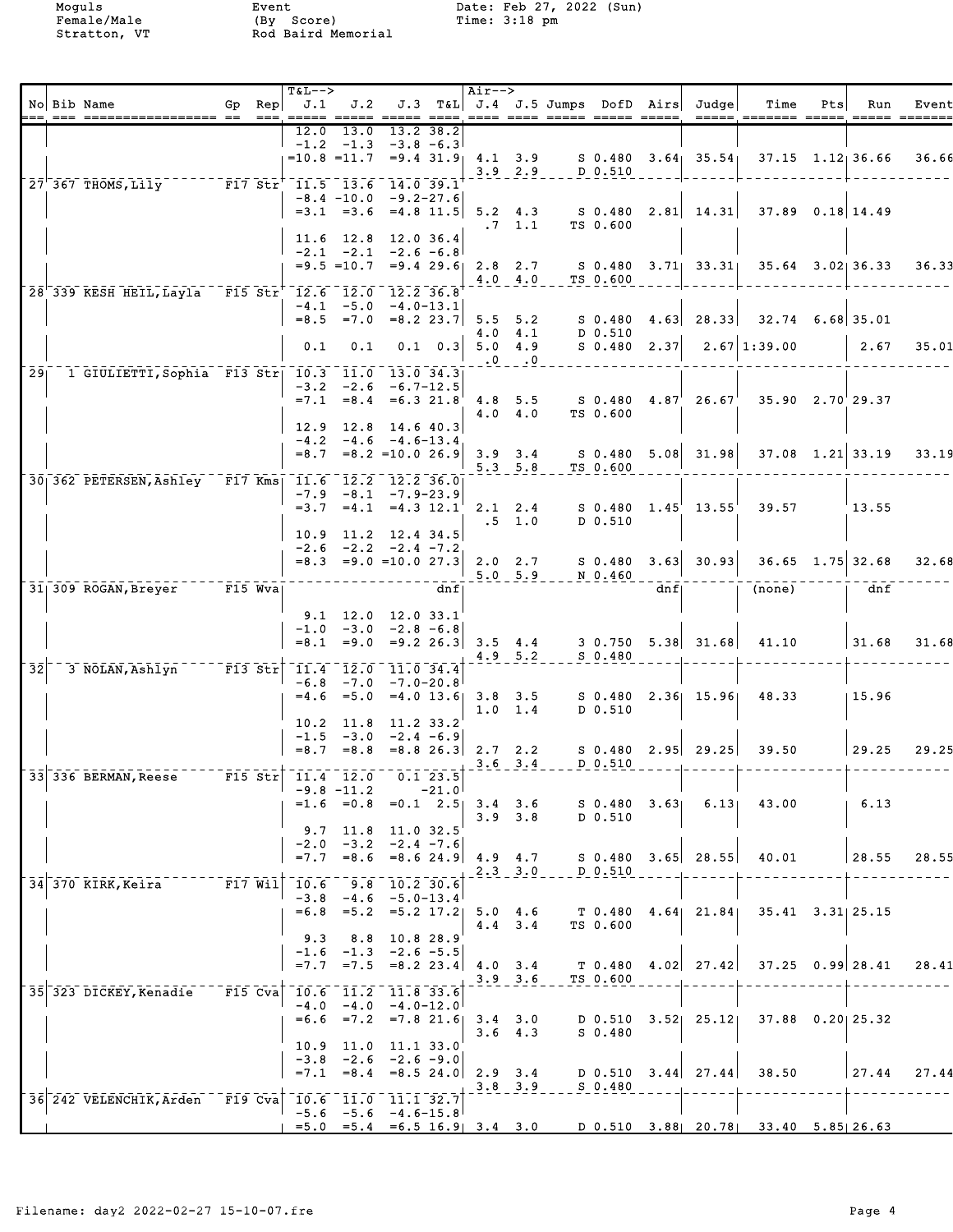|  | No Bib Name<br> --- --- ---------------- --  --  --- ---- ----  ----  ----  ----  ----  ----  ----  -----  -----  -----  -----  ----- |                      | $Gp$ Rep | $T&L--$<br>J.1            | J.2                                                                                       |                                                                         |                 | Air-->                            |                                       |                  |                                 |                | J.3 T&L J.4 J.5 Jumps DofD Airs Judge                       | Time                                                                                  | Pts | Run                | Event |
|--|---------------------------------------------------------------------------------------------------------------------------------------|----------------------|----------|---------------------------|-------------------------------------------------------------------------------------------|-------------------------------------------------------------------------|-----------------|-----------------------------------|---------------------------------------|------------------|---------------------------------|----------------|-------------------------------------------------------------|---------------------------------------------------------------------------------------|-----|--------------------|-------|
|  |                                                                                                                                       |                      |          |                           | $9.6$ 10.0                                                                                |                                                                         | 9.8 29.4        | 5.0                               | 4.4                                   |                  | $S_0.480$                       |                |                                                             |                                                                                       |     |                    |       |
|  |                                                                                                                                       |                      |          |                           | $-6.4 -6.4 -5.8-18.6$<br>$=3.2$ $=3.6$ $=4.0$ 10.8                                        |                                                                         |                 |                                   | 2.5 2.9<br>$4.0 \t3.0$                |                  | S 0.480                         |                | $D$ 0.510 3.05 13.85                                        |                                                                                       |     | $36.99$ 1.32 15.17 | 26.63 |
|  | 37 315 HANSEN, Hailey F15 Cro 9.9 10.0 11.8 31.7                                                                                      |                      |          |                           | $-5.7$ $-7.3$ $-7.3$ $-20.3$<br>$=4.2$ $=2.7$ $=4.5$ 11.4 4.0 3.5                         |                                                                         |                 |                                   |                                       |                  | <b>TT 0.600</b>                 |                | 3.90 15.30                                                  | 44.33                                                                                 |     | 15.30              |       |
|  |                                                                                                                                       |                      |          | 10.9<br>$-2.6$<br>$= 8.3$ | 9.0<br>$-2.4$<br>$=6.6 = 8.4$ 23.3                                                        | $-2.2 - 7.2$                                                            | $10.6$ 30.5     |                                   | $3.0$ 2.5                             |                  | TS 0.600                        |                | 3.3 3.9 T 0.480 1.72 25.02                                  | 40.58                                                                                 |     | 25.02              | 25.02 |
|  | $38$ 337 WILLARD, Anna F15 Str                                                                                                        |                      |          | 8.3                       | 8.0                                                                                       |                                                                         | 8.1 24.4        | $\overline{\phantom{a}}$ .0       | $\overline{a}$ .                      |                  |                                 |                |                                                             |                                                                                       |     |                    |       |
|  |                                                                                                                                       |                      |          | $-2.1$                    | $-3.0$<br>$=6.2 = 5.0$                                                                    | $-3.0 - 8.1$                                                            |                 | $=5.1$ 16.3, 2.7 2.1              | $4.0$ $3.0$                           |                  | N 0.460                         |                | S 0.480 2.75 19.05                                          | 44.37                                                                                 |     | 19.05              |       |
|  |                                                                                                                                       |                      |          | 0.1                       | 0.1                                                                                       |                                                                         | $0.1 \quad 0.3$ |                                   | $3.0$ 2.5<br>$2.8$ 3.1                |                  | D 0.510                         | $S$ 0.480 2.82 | 3.12 <sup>1</sup>                                           | 52.60                                                                                 |     | $\vert$ 3.12       | 19.05 |
|  | 39 368 DENKER, Jade F17 Kms                                                                                                           |                      |          | $= 5.0$                   | $10.6$ $11.8$ $11.2$ 33.6<br>$-5.6 -6.0 -6.4-18.0$                                        | $=5.8$ $=4.8$ 15.6                                                      |                 |                                   | $4.0 \t3.4$<br>$3.1 \quad 2.1$        |                  | N 0.460                         |                | S 0.480 2.96 18.56                                          | 43.61                                                                                 |     | 18.56              |       |
|  |                                                                                                                                       |                      |          | 8.9<br>$-7.6$<br>$=1.3$   | 9.8<br>$-7.6$ $-9.2-24.4$                                                                 | 10.0 28.7                                                               |                 |                                   |                                       |                  |                                 |                | $=2.2$ $=0.8$ 4.3 2.9 2.5 S 0.480 1.29 5.59                 | 52.58                                                                                 |     | 1, 5.59            | 18.56 |
|  | $\overline{40}$ 343 GROGEAN, Maya <sup>-----</sup> F15 Kms                                                                            |                      |          | 11.2                      |                                                                                           | 0.1 12.1 23.4                                                           |                 |                                   | $\cdot 0 \quad \cdot 0$               |                  |                                 |                |                                                             |                                                                                       |     |                    |       |
|  |                                                                                                                                       |                      |          | -10.2                     | $=1.0$ $=0.1$ $=1.7$ $2.8$ 1.4 1.0                                                        | $-10.4-20.6$                                                            |                 | 4.0                               | 4.9                                   |                  | bp 0.830                        | bT 0.800 4.65  | 7.45                                                        |                                                                                       |     | 34.78 4.11 11.56   |       |
|  |                                                                                                                                       |                      |          | 10.0<br>$-7.5$<br>$= 2.5$ |                                                                                           | $11.4$ 12.8 34.2<br>$-6.8 - 8.2 - 22.5$<br>$=4.6$ $=4.6$ 11.7 $4.6$ 5.2 |                 |                                   | $3.1 \quad 3.4$                       |                  | N 0.460                         |                | $S$ 0.480 3.83 15.53                                        | 38.56                                                                                 |     | 15.53              | 15.53 |
|  | $\overline{41}$ 363 MEI, Grace $\overline{51}$ F15 Wva                                                                                |                      |          | 8.3<br>$-6.5$             | 9.0<br>-6.5                                                                               | -6.5-19.5                                                               | 9.126.4         |                                   |                                       |                  |                                 |                |                                                             |                                                                                       |     |                    |       |
|  |                                                                                                                                       |                      |          | $=1.8$<br>0.1             | $= 2.5$<br>0.1                                                                            |                                                                         | $= 2.6 \t 6.9$  | 2.0<br>2.4<br>$0.1 \t 0.3 \t 1.0$ | 2.0<br>3.8<br>1.8                     |                  | T 0.480<br>$S_0.480$<br>N 0.460 | 2.44<br>2.24   | 9.34                                                        | 53.67<br>2.54, 1:19.68                                                                |     | 9.34<br>2.54       | 9.34  |
|  | $42$ 325 PERKINS, Evelyn                                                                                                              | $F15$ Kms $^\dagger$ |          | 0.1                       | $\overline{0}$ . 1                                                                        |                                                                         | $0.1 \quad 0.3$ | 3.1<br>4.8                        | 3.6<br>5.4                            |                  | $S_0.480$<br>$S_0.480$          | 2.44           |                                                             | $2.74$ <sup><math>\text{1:39.00}</math></sup>                                         |     | $\sqrt{2.74}$      |       |
|  |                                                                                                                                       |                      |          | 0.1                       | 0.1                                                                                       |                                                                         | $0.1 \quad 0.3$ | $\cdot$ 0                         | $\cdot$ 0<br>$1.9$ 1.2<br>$5.8$ $5.8$ |                  | D 0.510                         | $S$ 0.480 3.69 | 3.99                                                        | 44.45                                                                                 |     | 3.99               | 3.99  |
|  | $1\overline{1}$ 3CHEID, Nicholas M19 Sms $17.2$ $18.0$ $17.8$ 53.0                                                                    |                      |          |                           |                                                                                           |                                                                         |                 |                                   |                                       |                  |                                 |                |                                                             |                                                                                       |     |                    |       |
|  |                                                                                                                                       |                      |          | $-0.4$                    | $-.5$<br>$=16.8$ $=17.5$ $=17.4$ $51.7$ 6.8 7.1                                           |                                                                         | $-.4 -1.3$      |                                   | $8.4$ $8.5$                           |                  | bp 0.730                        |                | $\texttt{bf}$ 0.880 12.27 63.97                             |                                                                                       |     | 21.70 15.61 79.58  |       |
|  |                                                                                                                                       |                      |          |                           | 15.9 15.6 14.6 46.1<br>$-3.4$ $-5.0$ $-4.6-13.0$                                          |                                                                         |                 |                                   |                                       | 6.0 5.7 bp 0.730 |                                 |                |                                                             | $=12.5$ $=10.6$ $=10.0$ 33.1' 6.2 6.9 bF 0.880 10.03' 43.13' 22.04 15.10' 58.23 79.58 |     |                    |       |
|  | $2\overline{120}$ HALJUN, Will $\overline{11}$ – $\overline{19}$ Sms $\overline{17.8}$ $\overline{18.0}$ $\overline{17.1}$ 52.9       |                      |          | $-.3$                     | $-2$<br>$=17.5$ =17.8 =17.1 52.4                                                          | $-.0 - 0.5$                                                             |                 |                                   | 6.8 6.9                               |                  |                                 |                | $7$ og 0.960 12.73 65.13                                    |                                                                                       |     | 22.60 14.26 79.39  |       |
|  |                                                                                                                                       |                      |          | $-0.0$                    | 16.7 16.9 17.8 51.4<br>$=16.7$ $=16.5$ $=17.0$ $50.2$ 7.2 6.4                             | $-.4 - .8 - 1.2$                                                        |                 |                                   | $8.3$ $8.6$                           |                  | bp 0.730                        |                | $7$ og 0.960 12.94 $^{\prime}$ 63.14 $^{\prime}$            |                                                                                       |     | 22.20 14.86 78.00  | 79.39 |
|  | 3 114 DAMORE, Tyler M19 Kms 17.6 17.9 17.8 53.3                                                                                       |                      |          |                           |                                                                                           |                                                                         |                 |                                   |                                       | 8.8 8.8 bp 0.730 |                                 |                |                                                             |                                                                                       |     |                    |       |
|  |                                                                                                                                       |                      |          |                           | $-1.3$ $-1.0$ $-8$ $-3.1$                                                                 |                                                                         |                 |                                   | $6.3 \t6.2$                           |                  | $1q$ 0.830                      |                | $=16.3$ $=16.9$ $=17.0$ $50.2$ 6.0 5.9 bF 0.880 10.41 60.61 |                                                                                       |     | 22.65 14.19 74.80  |       |
|  |                                                                                                                                       |                      |          |                           | 16.7 17.4 17.4 51.5<br>$-.0$ $-.2$ $-.2$ $-0.4$<br>$=16.7$ $=17.2$ $=17.2$ $51.1$ 7.5 7.7 |                                                                         |                 |                                   | 8.0 8.1                               |                  | bg 0.830                        |                | bF 0.880 13.36 64.46                                        |                                                                                       |     | 22.57 14.31 78.77  | 78.77 |
|  | 4 166 BOYLE, Wyatt ------ M17 Sms 17.7 17.8 17.8 53.3                                                                                 |                      |          |                           | $-8.2 -8.0 -8.0 -24.2$<br>$=9.5$ $=9.8$ $=9.8$ 29.1                                       |                                                                         |                 |                                   | 7.9 7.7<br>$1.5$ 1.9                  |                  | bL 0.720                        |                |                                                             | 7op 0.860 7.92 37.02 25.73 9.59 46.61                                                 |     |                    |       |
|  |                                                                                                                                       |                      |          |                           | $16.9$ 17.2 16.4 50.5                                                                     |                                                                         |                 |                                   |                                       |                  |                                 |                |                                                             |                                                                                       |     |                    |       |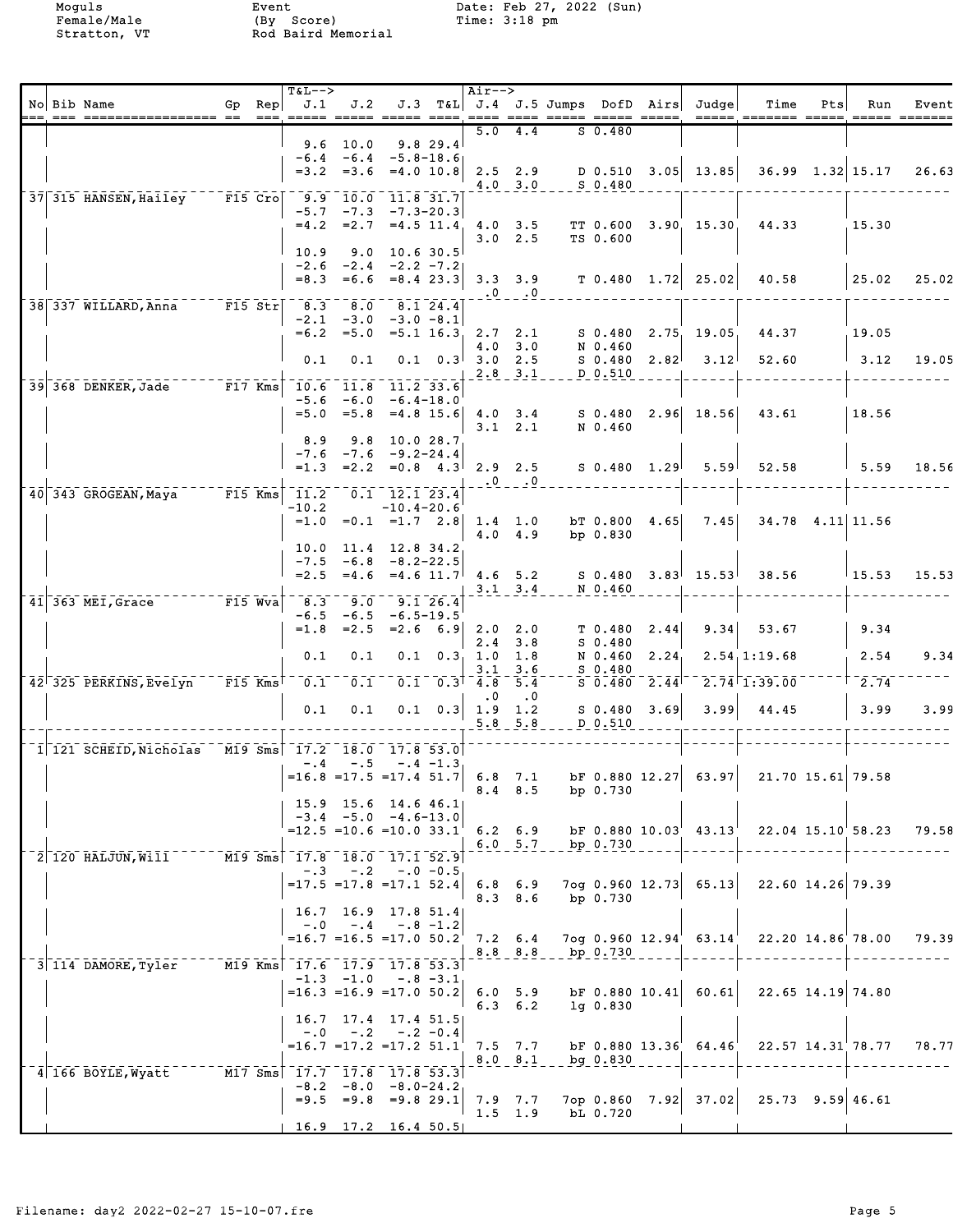|  | No Bib Name<br>it oor bebeerbeerbeerde as 'tet door doore beer beer door beer beer beer beer verde doore beerde beerd beerd b |  | $T&L-->$                                                                          |            |                                                                                        |             | Air--> |                                |                                      |            |      | Gp Rep $J.1$ $J.2$ $J.3$ T&L $J.4$ $J.5$ Jumps DofD Airs Judge | Time                                                                                    | Pts | Run               | Event |
|--|-------------------------------------------------------------------------------------------------------------------------------|--|-----------------------------------------------------------------------------------|------------|----------------------------------------------------------------------------------------|-------------|--------|--------------------------------|--------------------------------------|------------|------|----------------------------------------------------------------|-----------------------------------------------------------------------------------------|-----|-------------------|-------|
|  |                                                                                                                               |  | -.4<br>$\vert$ =16.5 =16.6 =16.4 49.5 7.4 7.7                                     | -.6        |                                                                                        | $-.0 - 1.0$ |        |                                | 7.8 6.9 bp 0.730                     |            |      |                                                                | 7op 0.860 11.85 61.35 21.57 15.80 77.15                                                 |     |                   | 77.15 |
|  | 5 191 LITTLEFIELD, Chase M17 Cva 16.9 16.8 17.6 51.3                                                                          |  | $-.8$                                                                             | $-1.5$     | $-.4 -1.7$                                                                             |             |        | $8.1 \t 8.5$                   |                                      | bp $0.730$ |      | $=16.1$ $=16.3$ $=17.2$ 49.6 7.9 7.8 bT 0.700 11.55 61.15      |                                                                                         |     | 22.34 14.65 75.80 |       |
|  |                                                                                                                               |  |                                                                                   |            | 16.5 16.9 17.2 50.6<br>$-.0$ $-.6$ $-.2$ $-0.8$                                        |             |        |                                |                                      |            |      |                                                                | $=16.5$ $=16.3$ $=17.0$ $49.8$ $7.8$ $7.6$ bT 0.700 $11.22$ $61.02$ 22.16 $14.92$ 75.94 |     |                   | 75.94 |
|  | 6 193 EGAN, Jack M17 Cva 16.4 17.0 16.7 50.1                                                                                  |  |                                                                                   | $-4$       |                                                                                        | $-.4 -0.8$  |        |                                | 8.1 7.9 bp 0.730                     |            |      |                                                                |                                                                                         |     |                   |       |
|  |                                                                                                                               |  |                                                                                   |            | $=16.0$ $=17.0$ $=16.3$ 49.3 5.8 6.3<br>16.0 15.8 15.2 47.0                            |             |        | $7.8$ $7.4$                    |                                      | bp 0.730   |      |                                                                | 7op 0.860 10.74 60.04 22.22 14.83 74.87                                                 |     |                   |       |
|  | $7\overline{)185}$ DAMORE, Trae $M17$ Kms $16.4$ $17.0$ $16.8$ 50.2                                                           |  | $-0.0$<br>$=16.0$ $=15.8$ $=15.0$ $46.8$ 7.8 7.9                                  |            | $-.0$ $-.2$ $-0.2$                                                                     |             |        |                                | 8.0 8.6 bp 0.730                     |            |      |                                                                | 7op 0.860 12.80 59.60 22.24 14.80 74.40                                                 |     |                   | 74.87 |
|  |                                                                                                                               |  |                                                                                   | $-.0 - .0$ | $-.4 - 0.4$<br>$=16.4$ $=17.0$ $=16.4$ 49.8 5.0 5.4                                    |             |        | $8.0$ 7.8                      |                                      | bp 0.730   |      |                                                                | bg 0.830 10.08 59.88 22.33 14.67 74.55                                                  |     |                   |       |
|  |                                                                                                                               |  |                                                                                   |            | 16.6 16.8 16.8 50.2<br>$-7.6$ $-7.6$ $-8.6$ -23.8<br>$=9.0$ $=9.2$ $=8.2$ 26.4 3.6 4.0 |             |        |                                |                                      |            |      |                                                                | bg 0.830 $4.17$ 30.57 26.39 8.61 39.18                                                  |     |                   | 74.55 |
|  | $\overline{8}$ 162 TOBEY, Gavin $\overline{10}$ M19 Sms                                                                       |  | $16.7$ $17.2$ $16.7$ $50.6$                                                       |            | $-.4 - .3 - .6 - 1.3$                                                                  |             |        |                                | 1.1 1.7 bp 0.730                     |            |      |                                                                |                                                                                         |     |                   |       |
|  |                                                                                                                               |  |                                                                                   |            |                                                                                        |             |        | $8.0$ $7.8$                    |                                      | bp $0.730$ |      |                                                                | $=16.3$ $=16.9$ $=16.1$ $49.3$ 8.2 9.0 bg 0.830 12.90 62.20 24.25 11.80 74.00           |     |                   | 74.00 |
|  | 9 292 O'HANLON, Finnegan M15 Str 15.6 15.6 16.2 47.4                                                                          |  |                                                                                   |            |                                                                                        | dns,        |        |                                |                                      |            | dns, |                                                                | (none)                                                                                  |     | dns               |       |
|  |                                                                                                                               |  |                                                                                   |            | $-.0$ $-1.0$ $-1.0$ $-2.0$<br>$=15.6$ $=14.6$ $=15.2$ $45.4$                           |             |        | $6.0 \t6.5$<br>$5.1 \quad 5.0$ |                                      | bT 0.700   |      |                                                                | bg $0.830$ $8.72$ $54.12$ $22.67$ $14.16$ 68.28                                         |     |                   |       |
|  |                                                                                                                               |  | $-0.4$                                                                            | $-0.0$     | $16.2$ 16.8 16.8 49.8<br>$-.4 - 0.8$<br>$=15.8$ $=16.8$ $=16.4$ $49.0$ 7.8 7.8         |             |        | 8.0 7.7                        |                                      | bp $0.730$ |      |                                                                | bg $0.830$ 12.20, $61.20$ , 23.83 12.43, 73.63                                          |     |                   | 73.63 |
|  | 10 107 ALVA, Isaac M19 Bm   16.7 16.4 17.4 50.5                                                                               |  |                                                                                   |            | $-.4 - .3 - .2 - 0.9$                                                                  |             |        |                                |                                      |            |      |                                                                |                                                                                         |     |                   |       |
|  |                                                                                                                               |  | $=16.3$ $=16.1$ $=17.2$ 49.6 5.6 5.9                                              |            | 16.0 16.8 16.4 49.2                                                                    |             |        | $6.0\quad 5.7$                 |                                      | 700.830    |      | bp $0.730$ $9.04$ $58.64$                                      |                                                                                         |     | 22.83 13.92 72.56 |       |
|  | 11 192 DOLAN, Lance M19 Cva 16.8 17.0 17.6 51.4                                                                               |  |                                                                                   |            | $-0$ $-4$ $-4$ $-0.8$                                                                  |             |        |                                | $5.9 - 6.3 - 709 - 0.960$            |            |      |                                                                | $=16.0$ $=16.4$ $=16.0$ $48.4$ 3.6 4.6 7op 0.860 9.37 57.77 22.62 14.23 72.00           |     |                   | 72.56 |
|  |                                                                                                                               |  | $-0.0$                                                                            | $-0.2$     | $-4$ $-0.6$<br>$=16.8$ $=16.8$ $=17.2$ 50.8                                            |             |        | $6.4 \t6.7$<br>$6.2 \quad 6.9$ |                                      | bp $0.730$ |      | $bT$ 0.700 9.36 60.16                                          |                                                                                         |     | 24.63 11.23 71.39 |       |
|  |                                                                                                                               |  | $-0.0$                                                                            |            | 16.5 16.8 16.2 49.5<br>$-.2 - .4 - 0.6$<br>$=16.5$ $=16.6$ $=15.8$ $48.9$              |             |        | 7.1 7.0                        |                                      |            |      | bT 0.700 9.20 58.10                                            |                                                                                         |     | 24.53 11.38 69.48 | 71.39 |
|  | $12^{\dagger}$ 352 WILLARD, Alex                                                                                              |  | M17 Bm 16.6 16.8 16.4 49.8                                                        |            | $-.8$ $-.3$ $-1.0$ $-2.11$                                                             |             |        | 6.0 5.7                        |                                      | bp $0.730$ |      |                                                                |                                                                                         |     |                   |       |
|  |                                                                                                                               |  | $=15.8$ $=16.5$ $=15.4$ 47.7                                                      |            | 16.4 16.0 15.6 48.0                                                                    |             |        | 7.0 6.9<br>7.9 8.0             |                                      | bp 0.730   |      | $bT$ 0.700 10.66 58.36                                         |                                                                                         |     | 23.87 12.37 70.73 |       |
|  | 13 303 COVELL, Jackson                                                                                                        |  | M15 Kms <sup>1</sup> 15.0 16.0 16.2 47.2                                          |            | $-.0$ $-.2$ $-.6$ $-0.8$<br>$=16.4$ $=15.8$ $=15.0$ $47.2$ 6.2 5.7                     |             |        | $7.0\quad 6.0$                 |                                      | bp 0.730   |      | $bT$ 0.700 8.91 56.11                                          | 34.25                                                                                   |     | 56.11             | 70.73 |
|  |                                                                                                                               |  |                                                                                   |            | $-1.4$ $-1.6$ $-1.8$ $-4.8$<br>$= 13.6 = 14.4 = 14.442.4$                              |             |        | $7.0 \t6.7$<br>$3.4$ 4.5       |                                      | bp $0.730$ |      | $3 \t0.650 \t7.33 \t49.73$                                     |                                                                                         |     | 23.27 13.26 62.99 |       |
|  |                                                                                                                               |  | $-0.0$                                                                            | $-0.0$     | 15.9 16.7 16.6 49.2<br>$-.2 - 0.2$<br>$=15.9$ =16.7 =16.4 49.0                         |             |        |                                |                                      |            |      |                                                                | 7.1 6.9 3 0.650 8.59 $57.59$ 23.99 12.19 69.78                                          |     |                   | 69.78 |
|  | 14 230 SLAVICH, Jake                                                                                                          |  | $\overline{M17}$ Sms $\overline{16.4}$ $\overline{16.2}$ $\overline{16.2}$ $48.8$ |            | $-3.2$ $-3.0$ $-3.8-10.0$                                                              |             |        |                                | $5.1\quad 6.0\quad \text{bp}\;0.730$ |            |      |                                                                |                                                                                         |     |                   |       |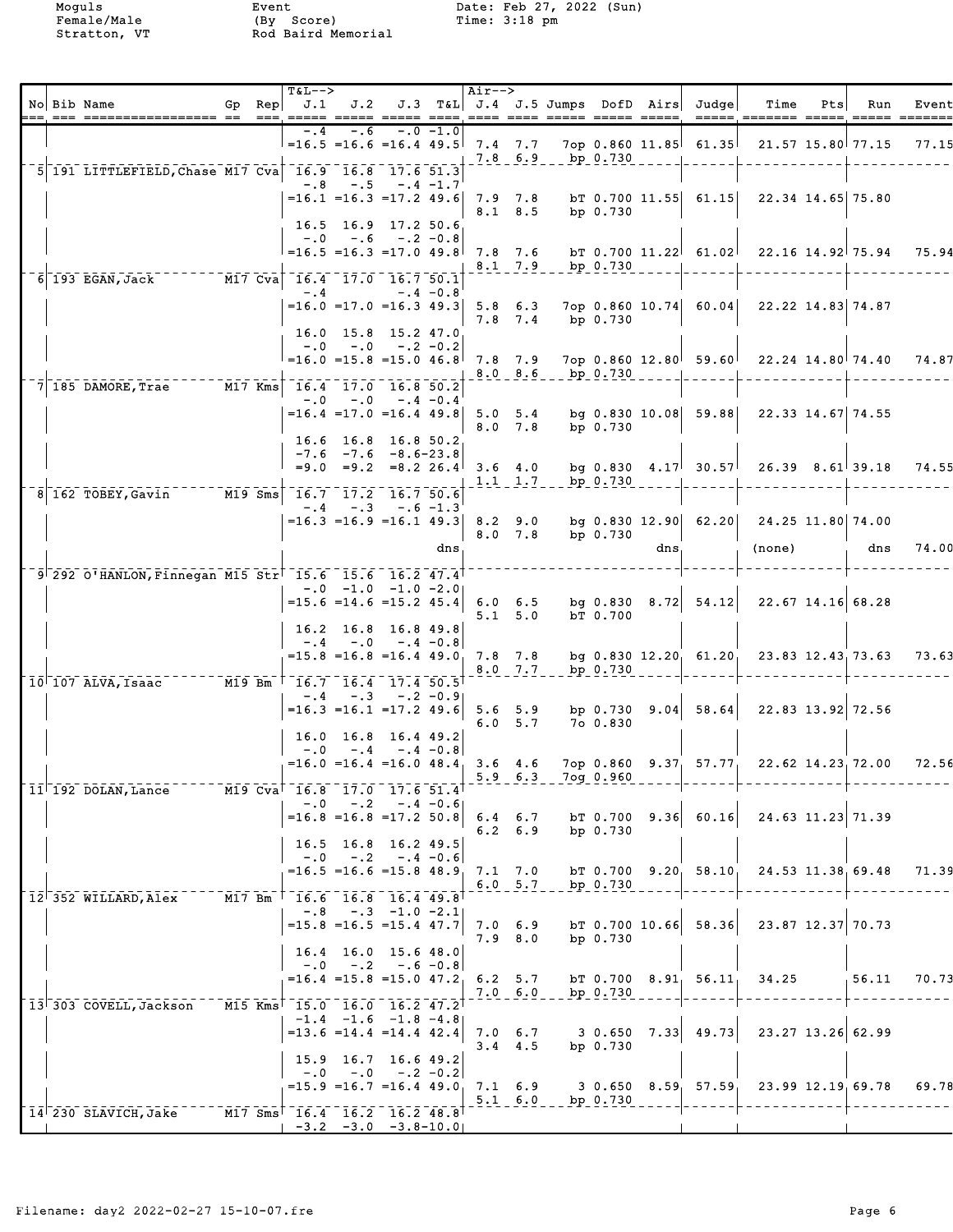|  | No Bib Name                                                           |  | $T&L--$<br>Gp $\text{Rep}$ J.1                        |                                                                      |                               |                       | Air-->    |                               |                    |                      |      | J.2 J.3 T&L J.4 J.5 Jumps DofD Airs Judge | Time<br><u> ----- ------- ----- ----- -----</u>                                          | Pts | Run                  | Event |
|--|-----------------------------------------------------------------------|--|-------------------------------------------------------|----------------------------------------------------------------------|-------------------------------|-----------------------|-----------|-------------------------------|--------------------|----------------------|------|-------------------------------------------|------------------------------------------------------------------------------------------|-----|----------------------|-------|
|  |                                                                       |  |                                                       | =13.2 =13.2 =12.4 38.8                                               |                               |                       | 4.8       | 5.1<br>$4.0$ 3.5              |                    | bT 0.700<br>bL 0.720 | 6.16 | 44.96                                     |                                                                                          |     | $22.67$ 14.16 59.12  |       |
|  |                                                                       |  | $-0.0$                                                | 16.4 16.4 15.8 48.6<br>$-2$                                          | $-.8 - 1.0$                   |                       |           |                               |                    |                      |      |                                           | $=16.4$ $=16.2$ $=15.0$ $47.6$ 6.3 6.2 bT 0.700 8.60 56.20 23.55 12.85 69.05             |     |                      | 69.05 |
|  | 15 223 BOYLE, Luca M19 Sms 16.3 15.6 16.4 48.3                        |  |                                                       |                                                                      |                               |                       |           |                               | 6.0 5.6 bp 0.730   |                      |      |                                           |                                                                                          |     |                      |       |
|  |                                                                       |  |                                                       | $-1.2 -1.0$<br>$=15.1$ $=14.6$ $=15.8$ $45.5$ $4.0$ $4.0$            | -.6 -2.8                      |                       |           |                               |                    |                      |      | $7$ op 0.860 8.76 54.26                   |                                                                                          |     | 24.21 11.86 66.12    |       |
|  |                                                                       |  |                                                       | 15.4 16.0 16.4 47.8<br>$-.2 \quad -.5 \quad -.2 \quad -0.9$          |                               |                       |           | $7.0$ $7.6$                   |                    | bp 0.730             |      |                                           |                                                                                          |     |                      |       |
|  |                                                                       |  |                                                       | $=15.2$ $=15.5$ $=16.2$ $46.9$ 6.6 6.1                               |                               |                       |           |                               | 7.2 7.9 bp 0.730   |                      |      | $7$ op 0.860 10.96' 57.86'                |                                                                                          |     | 24.73 11.08 68.94    | 68.94 |
|  | 16 138 KOSINSKI, Oliver M17 Sms 15.9 15.6 15.4 46.9                   |  |                                                       | $-2.1$ $-2.1$ $-1.6$ $-5.8$<br>$=13.8$ =13.5 =13.8 41.1              |                               |                       |           |                               |                    |                      |      |                                           | bq 0.830 11.87 $52.97$ 22.10 15.01 67.98                                                 |     |                      |       |
|  |                                                                       |  | 0.1                                                   |                                                                      | $0.1$ $0.1$ $0.3$ $7.0$ $7.8$ |                       | $6.8$ 7.4 | 8.0 8.4                       |                    | bp 0.730             |      |                                           | bq 0.830 $6.14$ $6.44$ 1:39.00 $\qquad$ 6.44 67.98                                       |     |                      |       |
|  | $17^{-1}$ 215 ALVA, Luke $17^{1}$ Bm <sup>+</sup> 15.8 15.4 14.8 46.0 |  |                                                       |                                                                      |                               |                       | $\pm 0$   | $\mathbf{1} \cdot \mathbf{0}$ |                    |                      |      |                                           |                                                                                          |     |                      |       |
|  |                                                                       |  |                                                       | $-.6 - 1.1$                                                          |                               | $-.8 - 2.5$           |           | $6.2 \t6.4$                   |                    | bp $0.730$           |      |                                           | $=15.2$ $=14.3$ $=14.0$ $43.5$ 6.0 6.9 bT 0.700 9.11 52.61 24.02 12.14 64.75             |     |                      |       |
|  |                                                                       |  | $-0.0$                                                | 15.8 15.2 16.4 47.4                                                  | $-.2 - .4 - 0.6$              |                       |           |                               |                    |                      |      |                                           |                                                                                          |     |                      |       |
|  |                                                                       |  |                                                       |                                                                      |                               |                       |           |                               | 6.8 7.4 bp 0.730   |                      |      |                                           | $=15.8$ $=15.0$ $=16.0$ $46.8$ 6.2 6.8 bT 0.700 9.73 56.53 24.61 11.26 67.79             |     |                      | 67.79 |
|  | $18'133$ LAMLEIN, Raymond M19 Kms <sup>+</sup> 14.9 0.1 <sup>-</sup>  |  | $-14.2$                                               | $=0.7$ $=0.1$ $=0.1$ 0.9                                             |                               | $0.1$ 15.1<br>$-14.2$ | 4.0 4.6   |                               |                    |                      |      |                                           | $bg \, 0.830 \, 3.56 \, 4.46 \, 35.25$                                                   |     | $\vert$ 4.46         |       |
|  |                                                                       |  |                                                       | 15.7 16.4 16.0 48.1                                                  |                               |                       |           | $\cdot 0 \qquad .0$           |                    |                      |      |                                           |                                                                                          |     |                      |       |
|  |                                                                       |  |                                                       | $-.4 - .8 - .6 - 1.8$<br>$= 15.3 = 15.6 = 15.4 46.3$ 4.0 3.9         |                               |                       |           |                               |                    |                      |      |                                           | bg $0.830$ $9.14$ $55.44$ $23.89$ $12.34$ 67.78                                          |     |                      | 67.78 |
|  | 19 306 LANDRY, Gabe ----- M15 Cva 13.7 14.0 14.4 42.1                 |  |                                                       | $-10.0 -8.3 -9.0-27.3$                                               |                               |                       |           | $7.9$ $8.2$                   |                    | bp $0.730$           |      |                                           |                                                                                          |     |                      |       |
|  |                                                                       |  |                                                       | $=3.7$ $=5.7$ $=5.4$ $14.8$ 1.1 1.8                                  |                               |                       |           | 5.0 4.7                       |                    | N 0.360              |      |                                           | $bT$ 0.700 2.76 17.56 32.24                                                              |     | 17.56                |       |
|  |                                                                       |  |                                                       | 15.9 15.0 15.4 46.3<br>$-.4-.3$                                      | $-.6 - 1.3$                   |                       |           |                               |                    |                      |      |                                           |                                                                                          |     |                      |       |
|  | 20 159 CALZOLANO, Christi M17 Str 17.2 16.9 16.4 50.5                 |  |                                                       | $=15.5$ $=14.7$ $=14.8$ $45.0$ 7.3 7.4                               |                               |                       |           | 7.0 6.7                       |                    | bp 0.730             |      |                                           | b T $0.700$ $10.14$ $55.14$ $23.73$ $12.58$ 67.72                                        |     |                      | 67.72 |
|  |                                                                       |  |                                                       | $-1.4 - .8 - .6 - 2.8$<br>$=15.8$ $=16.1$ $=15.8$ $47.7$ $4.7$ $4.7$ |                               |                       |           |                               |                    |                      |      |                                           |                                                                                          |     |                      |       |
|  |                                                                       |  |                                                       | 16.4 16.0 16.0 48.4                                                  |                               |                       |           | 5.0 5.4                       |                    | bp $0.730$           |      |                                           |                                                                                          |     |                      |       |
|  |                                                                       |  | $-9 -2 -6 -1.7$                                       |                                                                      |                               |                       |           |                               | 6.0 $6.5$ bp 0.730 |                      |      |                                           | $=15.5$ $=15.8$ $=15.4$ 46.7 5.9 5.0 bg 0.830 9.08 55.78 24.35 11.65 67.43               |     |                      | 67.70 |
|  | 21 305 CIAGLO, Owen                                                   |  | $\overline{M13}$ Kms <sup>+</sup> 15.3 15.5 15.2 46.0 | $-.0$ $-.4$ $-.4$ $-0.8$                                             |                               |                       |           |                               |                    |                      |      |                                           |                                                                                          |     |                      |       |
|  |                                                                       |  |                                                       | $=15.3$ $=15.1$ $=14.8$ $45.2$<br>15.0 15.8 15.0 45.8                |                               |                       |           | $6.0$ 5.9<br>$6.4$ 7.0        |                    | 7op 0.860            |      |                                           | bT $0.700$ $9.92$ $55.12$ $24.00$ $12.17$ 67.29                                          |     |                      |       |
|  |                                                                       |  | 1-10.7-10.7-9.7-31.1 <sup>1</sup>                     | $=4.3$ $=5.1$ $=5.3$ $14.7$ 6.0 6.0                                  |                               |                       |           |                               |                    |                      |      | bL 0.720 9.09 23.79                       |                                                                                          |     | $27.37$ $7.14$ 30.93 | 67.29 |
|  | 22 279 JAMIESON, Ryan                                                 |  | M17 Kms 15.6 17.0 16.8 49.4                           |                                                                      |                               |                       |           | $5.4$ 5.7                     |                    | 7op 0.860            |      |                                           |                                                                                          |     |                      |       |
|  |                                                                       |  |                                                       | $-.6 - .4 - .6 - 1.6$<br>$=15.0$ $=16.6$ $=16.2$ 47.8                |                               |                       |           | $7.5$ $7.2$<br>$4.8$ 5.0      |                    | bp $0.730$           |      | bT 0.700 8.72 56.52                       |                                                                                          |     | $25.69$ $9.65$ 66.17 |       |
|  |                                                                       |  |                                                       | 16.0 16.3 15.8 48.1<br>$-.4$ $-.8$ $-1.2$ $-2.4$                     |                               |                       |           |                               |                    |                      |      |                                           |                                                                                          |     |                      |       |
|  |                                                                       |  |                                                       | $= 15.6 = 15.5 = 14.645.7$ 6.8 6.4                                   |                               |                       |           | $7.0$ $7.4$                   |                    | bp $0.730$           |      |                                           | bT 0.700 9.87 55.57 25.83 9.44 65.01                                                     |     |                      | 66.17 |
|  | 23 197 DELEGER, Elliot M19 Sms 16.0 16.2 16.1 48.3                    |  |                                                       | $-4.6$ $-5.2$ $-5.0-14.8$<br>$=11.4$ $=11.0$ $=11.1$ 33.5            |                               |                       | 7.8 8.1   |                               |                    |                      |      |                                           | bt $0.700$ 7.68 41.18 23.23 13.32 54.50                                                  |     |                      |       |
|  |                                                                       |  |                                                       | 14.3 15.9 14.8 45.0                                                  |                               |                       |           | $2.1 \quad 3.0$               |                    | $1q$ 0.830           |      |                                           |                                                                                          |     |                      |       |
|  |                                                                       |  |                                                       | $-1.0$ $-1.4$ $-1.0$ $-3.4$                                          |                               |                       |           |                               |                    |                      |      |                                           | $=$ 13.3 $=$ 14.5 $=$ 13.8 41.6  6.7 6.0 bT 0.700 10.25  51.85  22.59 14.28  66.13 66.13 |     |                      |       |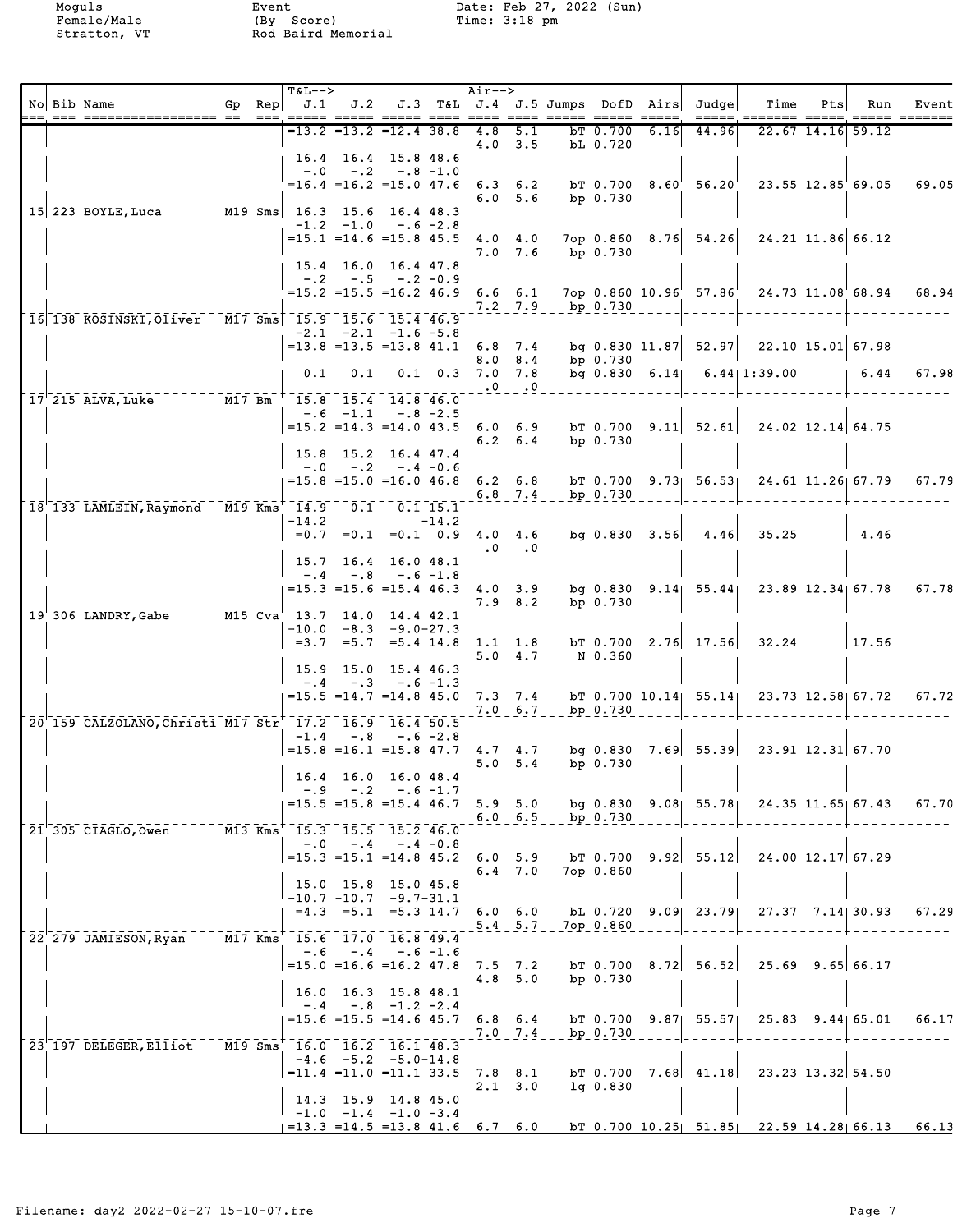|  | No Bib Name                                                                                                                     |          | Gp Rep<br>$= = =$ | $T&L-->$<br>J.1 | J.2                                                                              |             |             | Air--> |                                |                    |              |     | J.3 T&L J.4 J.5 Jumps DofD Airs Judge | Time<br>===== ======= =====                                                | Pts | Run<br>$\begin{array}{cccccc} \texttt{m} & \texttt{m} & \texttt{m} & \texttt{m} & \texttt{m} & \texttt{m} & \texttt{m} & \texttt{m} & \texttt{m} & \texttt{m} & \texttt{m} & \texttt{m} & \texttt{m} & \texttt{m} & \texttt{m} & \texttt{m} & \texttt{m} & \texttt{m} & \texttt{m} & \texttt{m} & \texttt{m} & \texttt{m} & \texttt{m} & \texttt{m} & \texttt{m} & \texttt{m} & \texttt{m} & \texttt{m} & \texttt{m} & \texttt{m} & \text$ | Event |
|--|---------------------------------------------------------------------------------------------------------------------------------|----------|-------------------|-----------------|----------------------------------------------------------------------------------|-------------|-------------|--------|--------------------------------|--------------------|--------------|-----|---------------------------------------|----------------------------------------------------------------------------|-----|--------------------------------------------------------------------------------------------------------------------------------------------------------------------------------------------------------------------------------------------------------------------------------------------------------------------------------------------------------------------------------------------------------------------------------------------|-------|
|  | 24 167 JOHNSON, Gabriel M15 Kms 16.6 16.6 16.0 49.2                                                                             |          |                   |                 |                                                                                  |             |             | 6.8    | 7.2                            |                    | $1q$ $0.830$ |     |                                       |                                                                            |     |                                                                                                                                                                                                                                                                                                                                                                                                                                            |       |
|  |                                                                                                                                 |          |                   |                 | $-9.1 - 9.4 - 10.6 - 29.1$<br>$=7.5$ $=7.2$ $=5.4$ 20.1                          |             |             |        | $4.9$ 5.3<br>$2.0 \t1.1$       |                    | $bq$ 0.830   |     | bT $0.700$ 4.85 24.95                 |                                                                            |     | $30.79$ 2.04 26.99                                                                                                                                                                                                                                                                                                                                                                                                                         |       |
|  |                                                                                                                                 |          |                   |                 | $16.0$ $16.3$ $15.6$ $47.9$<br>$-.0$ $-.0$ $-1.4$ $-1.4$                         |             |             |        |                                |                    |              |     |                                       |                                                                            |     |                                                                                                                                                                                                                                                                                                                                                                                                                                            |       |
|  |                                                                                                                                 |          |                   |                 | $=16.0$ $=16.3$ $=14.2$ $46.5$ $4.8$ $4.7$                                       |             |             |        | 5.0 5.1                        |                    | $bq$ 0.830   |     |                                       | b $T$ 0.700 7.51, 54.01, 24.42 11.55, 65.56                                |     |                                                                                                                                                                                                                                                                                                                                                                                                                                            | 65.56 |
|  | 25 311 LEWIS, Camden --- M15 Gou 15.1 15.9 15.4 46.4                                                                            |          |                   |                 | $-7$ $-1.7$ $-8$ $-3.2$<br>$=14.4$ $=14.2$ $=14.6$ $43.2$<br>15.9 16.8 15.0 47.7 |             |             |        | $6.6 \t6.2$<br>$6.8 \t6.4$     |                    | bp $0.730$   |     | $bT$ 0.700 9.29 52.49                 |                                                                            |     | $26.11$ 9.02 61.51                                                                                                                                                                                                                                                                                                                                                                                                                         |       |
|  |                                                                                                                                 |          |                   | $-0.0$          | $-0.8$<br>$=15.9$ $=16.0$ $=14.4$ 46.3                                           | $-.6 - 1.4$ |             |        | $5.8 \t6.3$<br>$6.7 \quad 6.5$ |                    | bp 0.730     |     |                                       | bT $0.700$ $9.05$ $55.35$ $26.29$ $8.76$ $64.11$                           |     |                                                                                                                                                                                                                                                                                                                                                                                                                                            | 64.11 |
|  | 26 187 CHRISTIAN, James M19 Wva 15.5 14.3 14.6 44.4                                                                             |          |                   |                 |                                                                                  |             |             |        |                                |                    |              |     |                                       |                                                                            |     |                                                                                                                                                                                                                                                                                                                                                                                                                                            |       |
|  |                                                                                                                                 |          |                   |                 | $-0.2$<br>$=15.5$ $=14.1$ $=14.0$ $43.6$ 6.4 7.0                                 |             | $-.6 - 0.8$ |        | $5.5 \t6.2$                    |                    | bp 0.730     |     | bT $0.700$ 8.95 52.55                 |                                                                            |     | 25.17 10.43 62.98<br>dnf                                                                                                                                                                                                                                                                                                                                                                                                                   | 62.98 |
|  |                                                                                                                                 |          |                   |                 |                                                                                  |             | dnf         |        |                                |                    |              | dnf |                                       | (none)                                                                     |     |                                                                                                                                                                                                                                                                                                                                                                                                                                            |       |
|  | 27, 198 CLAUS, Jacob M19 Bm                                                                                                     |          |                   |                 | 16.2 14.8 15.8 46.8<br>$-2.2 - .4 - 1.2 - 3.8$                                   |             |             |        |                                |                    |              |     |                                       |                                                                            |     |                                                                                                                                                                                                                                                                                                                                                                                                                                            |       |
|  |                                                                                                                                 |          |                   |                 | $=14.0$ $=14.4$ $=14.6$ $43.0$ 5.0 6.0<br>16.0 15.9 15.2 47.1                    |             |             |        | $4.0 \quad 4.0$                |                    | bp 0.730     |     |                                       | bt 0.700 6.77 49.77 23.38 13.10 62.87                                      |     |                                                                                                                                                                                                                                                                                                                                                                                                                                            |       |
|  |                                                                                                                                 |          |                   |                 | $-6.3 -5.7 -5.2 -17.2$<br>$= 9.7$ = 10.2 = 10.0 29.9 5.4 5.8                     |             |             |        | $4.8$ 5.6                      |                    | bp $0.730$   |     |                                       | b T 0.700 7.71 37.61 29.17 4.46 42.07 62.87                                |     |                                                                                                                                                                                                                                                                                                                                                                                                                                            |       |
|  | 28, 208 STEVENSON, Ryan M19 Str 15.5 15.2 15.6 46.3                                                                             |          |                   | $-.6$           | $-0.9$                                                                           |             | $-.4 -1.9$  |        |                                |                    |              |     |                                       |                                                                            |     |                                                                                                                                                                                                                                                                                                                                                                                                                                            |       |
|  |                                                                                                                                 |          |                   |                 | $=14.9$ $=14.3$ $=15.2$ $44.4$ 6.4 5.9                                           |             |             |        | $7.1$ $7.2$                    |                    | bp 0.730     |     | $bT$ 0.700 9.52 53.92                 |                                                                            |     | $26.86$ $7.91$ 61.83                                                                                                                                                                                                                                                                                                                                                                                                                       |       |
|  |                                                                                                                                 |          |                   |                 | 15.8 15.6 15.2 46.6<br>$-.2 - .2 -1.0 -1.4$                                      |             |             |        |                                |                    |              |     |                                       |                                                                            |     |                                                                                                                                                                                                                                                                                                                                                                                                                                            |       |
|  |                                                                                                                                 |          |                   |                 | $=15.6$ = 15.4 = 14.2 45.2 5.2 5.7                                               |             |             |        | $6.2\quad 6.6$                 |                    | bp 0.730     |     | $bT$ 0.700 8.48 53.68                 |                                                                            |     | $26.47$ $8.49$ 62.17                                                                                                                                                                                                                                                                                                                                                                                                                       | 62.17 |
|  | 29, 342 GONZALEZ, Sebastia M15 Hv 15.6 15.0 15.4 46.0                                                                           |          |                   |                 | $-.8$ $-1.0$ $-1.6$ $-3.4$                                                       |             |             |        |                                |                    |              |     |                                       |                                                                            |     |                                                                                                                                                                                                                                                                                                                                                                                                                                            |       |
|  |                                                                                                                                 |          |                   |                 |                                                                                  |             |             |        | $6.9$ $7.0$                    |                    | $3p$ 0.680   |     |                                       | $=14.8$ $=14.0$ $=13.8$ $42.6$ 7.5 7.7 3 0.650 9.66 52.26 26.92 7.82 60.08 |     |                                                                                                                                                                                                                                                                                                                                                                                                                                            |       |
|  |                                                                                                                                 |          |                   |                 | 15.0 16.0 16.0 47.0<br>$-.4-.7-.8-.1.9$                                          |             |             |        |                                |                    |              |     |                                       |                                                                            |     |                                                                                                                                                                                                                                                                                                                                                                                                                                            |       |
|  |                                                                                                                                 |          |                   |                 | $=14.6$ = 15.3 = 15.2 45.1 6.1 6.8                                               |             |             |        | $5.8 \t6.5$                    |                    | 3p 0.680     |     | $3 \t0.650 \t8.37$ 53.47              |                                                                            |     | $26.65$ $8.22$ 61.69                                                                                                                                                                                                                                                                                                                                                                                                                       | 61.69 |
|  | $30\overline{)324}$ SPALTER, Jacob $\overline{M17}$ Kms $\overline{15.9}$ $\overline{16.2}$ $\overline{15.0}$ $\overline{47.1}$ |          |                   |                 | $-.0 - .4 -1.0 -1.4$                                                             |             |             |        |                                |                    |              |     |                                       |                                                                            |     |                                                                                                                                                                                                                                                                                                                                                                                                                                            |       |
|  |                                                                                                                                 |          |                   |                 | $=15.9$ $=15.8$ $=14.0$ $45.7$ 4.6 5.0                                           |             |             |        | 6.2 5.9                        |                    | 3p 0.680     |     |                                       | $3\,$ 0.650 $\,$ 7.23 $\,$ 52.93 $\,$ 26.61 $\,$ 8.28 $61.21$              |     |                                                                                                                                                                                                                                                                                                                                                                                                                                            |       |
|  |                                                                                                                                 |          |                   |                 | 14.6 14.9 14.6 44.1<br>$-.4-.4-.6-.1.4$                                          |             |             |        |                                |                    |              |     |                                       |                                                                            |     |                                                                                                                                                                                                                                                                                                                                                                                                                                            |       |
|  |                                                                                                                                 |          |                   |                 | $=14.2$ $=14.5$ $=14.0$ $42.7$ 5.2 5.7                                           |             |             |        |                                | $5.4$ 6.0 3p 0.680 |              |     | 3 0.650 7.41 50.11                    |                                                                            |     | $27.31$ $7.23$ 57.34                                                                                                                                                                                                                                                                                                                                                                                                                       | 61.21 |
|  | 31, 332 MERCIER, Henry M17 Str. 15.6 15.3 15.6 46.5                                                                             |          |                   |                 | $-.6 - .6 - 1.4 - 2.6$                                                           |             |             |        |                                |                    |              |     |                                       |                                                                            |     |                                                                                                                                                                                                                                                                                                                                                                                                                                            |       |
|  |                                                                                                                                 |          |                   |                 | $=15.0$ $=14.7$ $=14.2$ $43.9$ $4.0$ 5.0                                         |             |             |        | $5.6$ $5.0$                    |                    | SS 0.500     |     |                                       | TTT $0.610$ $5.39$ $49.29$ $24.74$ $11.07$ 60.36                           |     |                                                                                                                                                                                                                                                                                                                                                                                                                                            |       |
|  |                                                                                                                                 |          |                   |                 | $14.3$ $14.8$ $14.2$ $43.3$                                                      |             |             |        |                                |                    |              |     |                                       |                                                                            |     |                                                                                                                                                                                                                                                                                                                                                                                                                                            |       |
|  |                                                                                                                                 |          |                   |                 | $-.0$ $-.2$ $-.4$ $-0.6$<br>$= 14.3$ $= 14.6$ $= 13.8$ 42.7 4.8 4.2              |             |             |        |                                |                    |              |     |                                       | TT $0.500$ $5.40$ $48.10$ $24.21$ $11.86$ 59.96                            |     |                                                                                                                                                                                                                                                                                                                                                                                                                                            | 60.36 |
|  | 32, 366 ROYALL, Tate M15 Cva, 15.9 15.4 13.8 45.1                                                                               |          |                   |                 |                                                                                  |             |             |        |                                | 6.1 6.5 SS 0.500   |              |     |                                       |                                                                            |     |                                                                                                                                                                                                                                                                                                                                                                                                                                            |       |
|  |                                                                                                                                 |          |                   |                 | $-2.6$ $-2.7$ $-1.6$ $-6.9$<br>$=13.3$ $=12.7$ $=12.2$ $38.2$ 6.2 5.9            |             |             |        |                                |                    |              |     |                                       | b $0.700$ $7.11$ <sup><math>45.31</math></sup> $24.72$ $11.10$ $56.41$     |     |                                                                                                                                                                                                                                                                                                                                                                                                                                            |       |
|  |                                                                                                                                 |          |                   |                 | 14.6 15.5 14.6 44.7                                                              |             |             |        | $4.0$ $3.9$                    |                    | bp 0.730     |     |                                       |                                                                            |     |                                                                                                                                                                                                                                                                                                                                                                                                                                            |       |
|  |                                                                                                                                 |          |                   |                 | $-5$ $-1.5$ $-1.6$ $-3.6$<br>$=14.1$ $=14.0$ $=13.0$ $41.1$ 6.7 6.7              |             |             |        |                                |                    |              |     | $lg$ 0.830 9.13 50.23                 |                                                                            |     | 25.44 10.02 60.25                                                                                                                                                                                                                                                                                                                                                                                                                          | 60.25 |
|  | 33, 326 FLYNN, Brayden                                                                                                          | $M15$ Bm |                   |                 | $15.3$ $13.0$ $14.1$ $42.4$                                                      |             |             |        | $5.1 \quad 4.7$                |                    | bp 0.730     |     |                                       |                                                                            |     |                                                                                                                                                                                                                                                                                                                                                                                                                                            |       |
|  |                                                                                                                                 |          |                   |                 | $-.4 - .0 - .6 - 1.0$<br>$=14.9$ = 13.0 = 13.5 41.4 5.2 4.6                      |             |             |        |                                |                    |              |     | $bT$ 0.700 8.64 50.04                 |                                                                            |     | $25.76$ 9.55 59.59                                                                                                                                                                                                                                                                                                                                                                                                                         |       |
|  |                                                                                                                                 |          |                   |                 |                                                                                  |             |             |        | $7.0$ $7.3$                    |                    | bp 0.730     |     |                                       |                                                                            |     |                                                                                                                                                                                                                                                                                                                                                                                                                                            |       |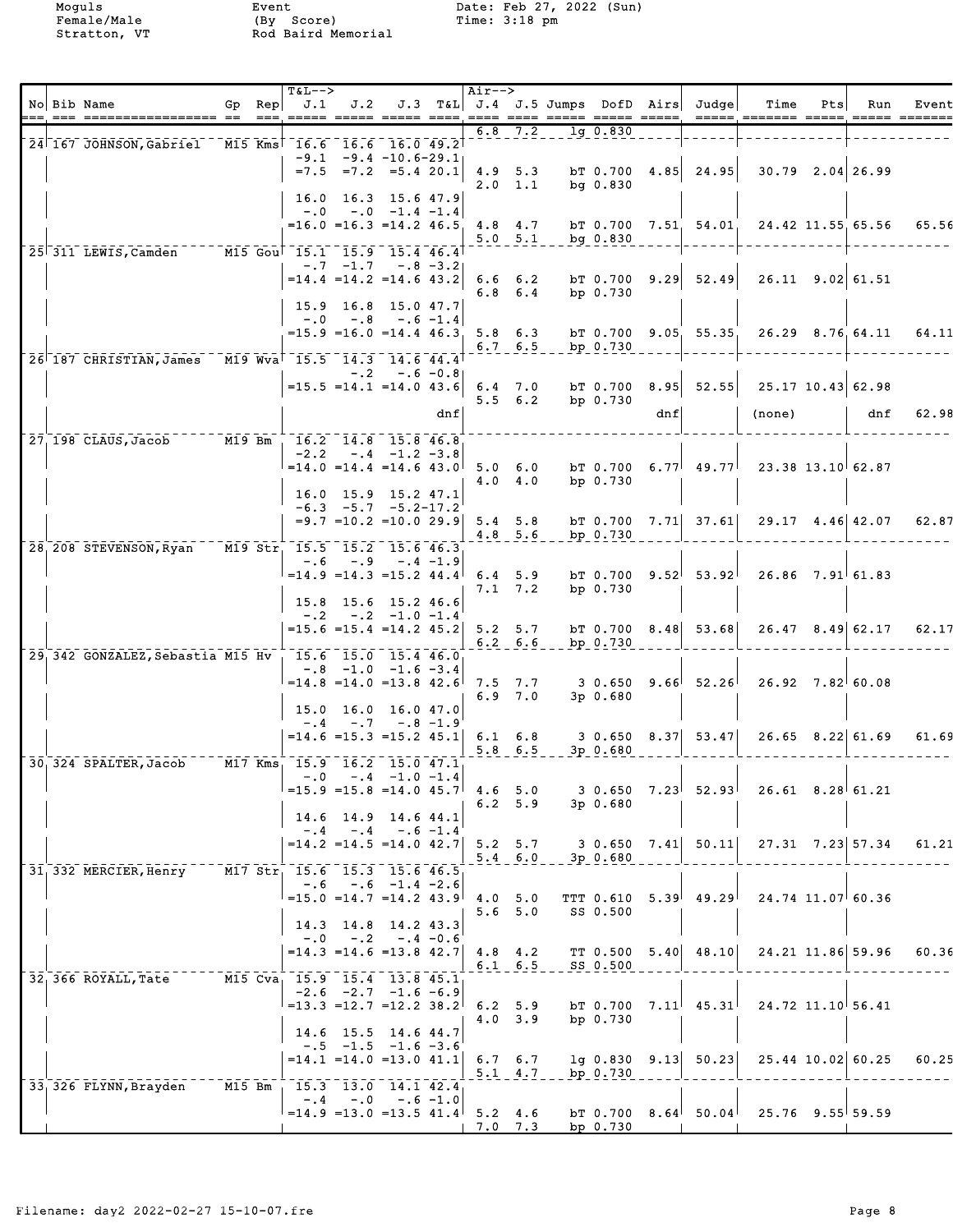|  | No Bib Name<br>ite een poolookstekteerd de 'tee beken beerd ooks heer deen beken beken beken ookse bekende beken beken bekend                                                  | Gp Rep | $T&L-->$                        | J.1                                                                   |                               |             | $\vert$ Air--> |                        |                 |                       | J.2 J.3 T&L J.4 J.5 Jumps DofD Airs Judge                           | Time                                                                            | Pts | Run                      | Event |
|--|--------------------------------------------------------------------------------------------------------------------------------------------------------------------------------|--------|---------------------------------|-----------------------------------------------------------------------|-------------------------------|-------------|----------------|------------------------|-----------------|-----------------------|---------------------------------------------------------------------|---------------------------------------------------------------------------------|-----|--------------------------|-------|
|  |                                                                                                                                                                                |        | 14.1<br>$-0.0$                  | $-0.0$                                                                | 14.9 13.8 42.8<br>$-.6 - 0.6$ |             |                |                        |                 |                       |                                                                     |                                                                                 |     |                          |       |
|  |                                                                                                                                                                                |        |                                 | $=14.1$ $=14.9$ $=13.2$ $42.2$ $4.7$ $5.7$                            |                               |             |                | $6.8 \t6.3$            |                 | bp $0.730$            |                                                                     | bT 0.700 $8.41$ $50.61$ $26.29$ $8.76$ $59.37$                                  |     |                          | 59.59 |
|  | 34 330 BAHNIK, Nate 15.5 Str <sup>+</sup> 15.9 14.2 15.1 45.2                                                                                                                  |        |                                 | $-.4$ $-.4$ $-1.0$ $-1.8$                                             |                               |             |                |                        |                 |                       |                                                                     |                                                                                 |     |                          |       |
|  |                                                                                                                                                                                |        |                                 | $=15.5$ $=13.8$ $=14.1$ $43.4$ $4.8$ $4.1$                            |                               |             |                | $7.0\quad 6.5$         |                 | TS 0.500              | $bT$ 0.700 6.49 49.89                                               | $26.51$ $8.43$ 58.32                                                            |     |                          |       |
|  |                                                                                                                                                                                |        |                                 | 14.3 13.9 15.0 43.2<br>$-.0$ $-.3$ $-.4$ $-0.7$                       |                               |             |                |                        |                 |                       |                                                                     |                                                                                 |     |                          |       |
|  | 35 331 MERCIER, George M17 Str 15.6 15.4 14.4 45.4                                                                                                                             |        |                                 | $= 14.3$ $= 13.6$ $= 14.6$ $42.5$ $4.0$ 5.5                           |                               |             |                |                        | 4.0 4.0 3 0.650 |                       |                                                                     | b T $0.700$ 5.92 48.42 27.39 7.11 55.53                                         |     |                          | 58.32 |
|  |                                                                                                                                                                                |        |                                 | $-1.4$ $-1.4$ $-1.6$ $-4.4$                                           |                               |             |                |                        |                 |                       |                                                                     | $=14.2$ $=14.0$ $=12.8$ $41.0$ $4.9$ $3.9$ bT 0.700 6.79 47.79 27.44 7.04 54.83 |     |                          |       |
|  |                                                                                                                                                                                |        |                                 | 14.7 13.6 14.4 42.7                                                   |                               |             |                | $5.3 \quad 4.9$        |                 | bp $0.730$            |                                                                     |                                                                                 |     |                          |       |
|  |                                                                                                                                                                                |        |                                 | $-.0$ $-.2$ $-.6$ $-0.8$<br>$=14.7$ $=13.4$ $=13.8$ $41.9$ 6.0 6.1    |                               |             |                |                        |                 |                       |                                                                     | bT 0.700 7.91 49.81 26.89 7.86 57.67 57.67                                      |     |                          |       |
|  | 36 294 GRODSKY, Tyler M19 Str 16.4 16.6 15.2 48.2                                                                                                                              |        |                                 |                                                                       |                               |             |                | $5.2 \quad 4.9$        |                 | bp 0.730              |                                                                     |                                                                                 |     |                          |       |
|  |                                                                                                                                                                                |        |                                 | $-2.4$ $-2.6$ $-2.6$ $-7.6$<br>$=14.0$ $=14.0$ $=12.6$ $40.6$ 7.6 7.0 |                               |             |                |                        |                 |                       | $bT$ 0.700 5.11 45.71                                               | $25.68$ 9.67 55.38                                                              |     |                          |       |
|  |                                                                                                                                                                                |        |                                 | 13.7 14.5 13.8 42.0                                                   |                               |             |                | $.0 \qquad .0$         |                 |                       |                                                                     |                                                                                 |     |                          |       |
|  |                                                                                                                                                                                |        |                                 | $-9.0 -8.0 -8.0 -25.0$                                                |                               |             |                |                        |                 |                       |                                                                     | $=4.7$ $=6.5$ $=5.8$ 17.0 5.6 5.0 bT 0.700 6.34 23.34 26.53 8.40 31.74          |     |                          | 55.38 |
|  | 37 327 CLAFFEY, Liam M15 Kms 14.4 13.0 13.8 41.2                                                                                                                               |        |                                 |                                                                       |                               |             |                |                        | 4.2 3.9 3 0.650 |                       |                                                                     |                                                                                 |     |                          |       |
|  |                                                                                                                                                                                |        |                                 | $-.6 - .5 - 1.0 - 2.1$                                                |                               |             |                |                        |                 |                       |                                                                     | $=13.8$ $=12.5$ $=12.8$ 39.1 6.3 6.4 bT 0.700 8.74 47.84 28.83 4.97 52.81       |     |                          |       |
|  |                                                                                                                                                                                |        |                                 | 13.6 13.8 14.8 42.2<br>$-.0$ $-.5$ $-.8$ $-1.3$                       |                               |             |                | $5.9$ $5.9$            |                 | bp $0.730$            |                                                                     |                                                                                 |     |                          |       |
|  |                                                                                                                                                                                |        |                                 | $= 13.6 = 13.3 = 14.0 40.9$ 6.3 6.6                                   |                               |             |                | $6.0 \t6.2$            |                 | $  \mathbf{bp}$ 0.730 |                                                                     | bT 0.700 8.96 49.86 28.62 5.28 55.14                                            |     |                          | 55.14 |
|  | 38 316 PARADIS, Benjamin MI7 Cro <sup>--</sup> 0.1 <sup>--0</sup> .1 <sup>--</sup> 0.1 <sup>--</sup> 0.1 <sup>--</sup> 0.1 <sup>--</sup> 0.3 <sup>+</sup> 4.4 <sup>-5</sup> .0 |        |                                 |                                                                       |                               |             | $\cdot$ 0      | $\cdot$ 0              |                 |                       |                                                                     | $-3$ $0.650$ $-3.05$ $ 3.35$ $1.39.00$ $   +$ $ 3.35$                           |     |                          |       |
|  |                                                                                                                                                                                |        | $- 0.2$                         | $14.4$ 14.6 14.0 43.0<br>$-0.6$                                       |                               | $-.6 - 1.4$ |                |                        |                 |                       |                                                                     |                                                                                 |     |                          |       |
|  |                                                                                                                                                                                |        |                                 |                                                                       |                               |             |                | $5.3 \quad 4.8$        |                 | 3p0.680               | $=14.2$ $=14.0$ $=13.4$ $41.6$ $4.7$ $3.9$ $3.0.650$ $6.22$ $47.82$ |                                                                                 |     | $29.58$ $3.85$ $51.67$   | 51.67 |
|  | 39 344 JAMIESON, Joshua M15 Kms 10.3 11.9 12.6 34.8                                                                                                                            |        |                                 | $-1.7$ $-3.1$ $-2.4$ $-7.2$                                           |                               |             |                |                        |                 |                       |                                                                     |                                                                                 |     |                          |       |
|  |                                                                                                                                                                                |        |                                 | $=8.6$ $=8.8$ $=10.2$ 27.6 5.1 5.0                                    |                               |             |                | $4.7 \quad 4.6$        |                 | 3 0.650               | $S$ 0.380 $4.93^{\circ}$ 32.53 $^{\circ}$                           |                                                                                 |     | $31.12 \quad 1.55$ 34.08 |       |
|  |                                                                                                                                                                                |        |                                 | $11.0$ 13.8 12.4 37.2<br>$-1.4$ $-1.6$ $-1.0$ $-4.0$                  |                               |             |                |                        |                 |                       |                                                                     |                                                                                 |     |                          |       |
|  |                                                                                                                                                                                |        |                                 |                                                                       |                               |             |                | $4.7 \quad 4.7$        |                 | 30.650                |                                                                     | $=9.6$ =12.2 =11.4 33.2 5.4 6.0 s 0.380 5.21 38.41 30.00 3.22 41.63             |     |                          | 41.63 |
|  | 40 328 PSICHOPAIDAS, John M19 Str 15.8 16.0 14.8 46.6                                                                                                                          |        |                                 | $-5.7$ $-7.4$ $-4.5-17.6$<br>$=10.1$ $=8.6$ $=10.3$ 29.0              |                               |             |                |                        |                 |                       | $SS$ 0.500 $4.62^{\degree}$ 33.62                                   |                                                                                 |     | 28.33 5.71 39.33         |       |
|  |                                                                                                                                                                                |        |                                 | 13.6 15.9 14.6 44.1                                                   |                               |             |                | $3.0 \t3.3$<br>4.9 5.1 |                 | TTS 0.610             |                                                                     |                                                                                 |     |                          |       |
|  |                                                                                                                                                                                |        |                                 | $-4.8$ $-5.3$ $-5.4-15.5$<br>$=8.8$ = 10.6 = 9.2 28.6                 |                               |             |                | $3.9$ 4.1              |                 |                       | SS 0.500 2.00 30.60                                                 |                                                                                 |     | $31.50 \quad 0.98$ 31.58 | 39.33 |
|  | 41 304 ENGLERT, Ethan                                                                                                                                                          |        | M19 Kms  11.2  11.2  12.0  34.4 |                                                                       |                               |             |                | $.0 \qquad .0$         |                 |                       |                                                                     |                                                                                 |     |                          |       |
|  |                                                                                                                                                                                |        | $-.8$                           | $=10.4$ $=10.7$ $=10.4$ 31.5                                          | $-.5$ $-1.6$ $-2.9$           |             |                | $3.4$ 2.3              |                 |                       | T 0.380 2.41 33.91                                                  |                                                                                 |     | $31.95$ $0.31$ $34.22$   |       |
|  |                                                                                                                                                                                |        |                                 | $11.6$ 12.0                                                           | 12.2 35.8                     |             |                | 4.0 3.0                |                 | S 0.380               |                                                                     |                                                                                 |     |                          |       |
|  |                                                                                                                                                                                |        | $-0.4$                          | $-.3$<br>$=11.2$ $=11.7$ $=11.4$ 34.3                                 |                               | $-.8 - 1.5$ |                | $2.2$ 2.2              |                 |                       | $S$ 0.380 2.68 36.98                                                |                                                                                 |     | $31.96$ 0.29 37.27       | 37.27 |
|  | 42  256 MARINO, Dominic                                                                                                                                                        |        | M19 Spe  10.7  11.2  11.8  33.7 |                                                                       |                               |             |                | $2.8$ 2.9              |                 | 3 0.650               |                                                                     |                                                                                 |     |                          |       |
|  |                                                                                                                                                                                |        | $-1.1$                          | $=9.6$ $=10.6$ $=10.4$ 30.6                                           | $-.6 -1.4 -3.1$               |             |                | 2.72.7                 |                 |                       | TS 0.500 3.23 33.83                                                 |                                                                                 |     | 31.43 1.08 34.91         |       |
|  |                                                                                                                                                                                |        |                                 | $11.6$ $11.8$ $11.8$ $35.2$                                           |                               |             |                | $2.4$ 3.4              |                 | 3 0.650               |                                                                     |                                                                                 |     |                          |       |
|  |                                                                                                                                                                                |        |                                 | $-1.0$ $-1.0$ $-2.0$ $-4.0$<br>$=10.6$ $=10.8$ $=9.8$ 31.2            |                               |             |                | 2.7 2.4<br>$3.0$ $2.1$ |                 | 30.650                | $T$ 0.380 2.62 33.82                                                | 33.07                                                                           |     | 33.82                    | 34.91 |
|  | 43 329 HALKY, Justin                                                                                                                                                           |        | M15 Str  14.4 13.8 15.0 43.2    |                                                                       |                               |             |                |                        |                 |                       |                                                                     |                                                                                 |     |                          |       |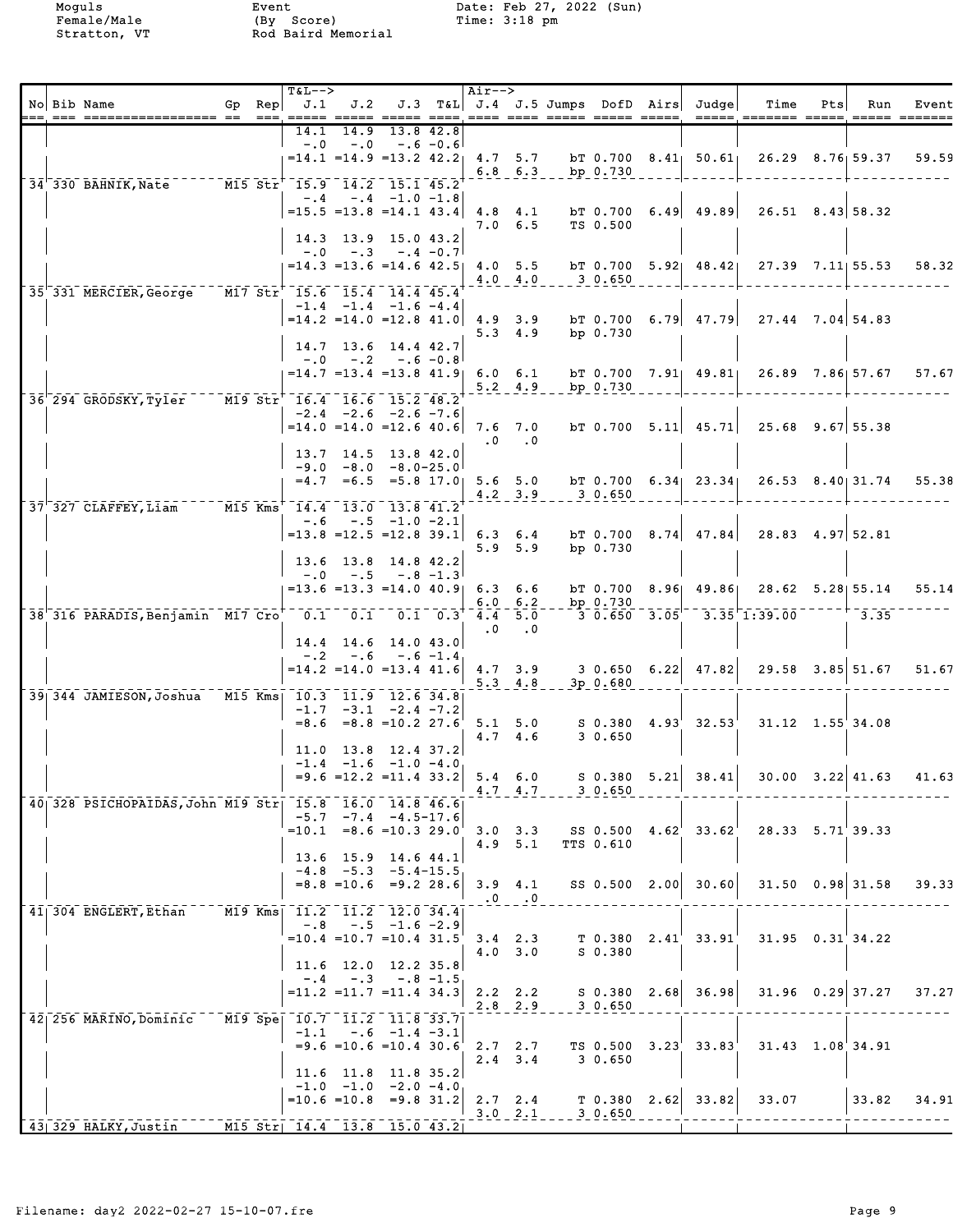Moguls Event Date: Feb 27, 2022 (Sun)<br>
Female/Male (By Score) Time: 3:18 pm

|      | No Bib Name                                       | Gp Rep     | $T&L-->$          |                                                    |                                             |               | Air-->             |                            |                          |                                                               |      | $J.1$ $J.2$ $J.3$ $T\&L$ $J.4$ $J.5$ Jumps DofD Airs Judge | Time                                                                        | Pts | Run                      | Event       |
|------|---------------------------------------------------|------------|-------------------|----------------------------------------------------|---------------------------------------------|---------------|--------------------|----------------------------|--------------------------|---------------------------------------------------------------|------|------------------------------------------------------------|-----------------------------------------------------------------------------|-----|--------------------------|-------------|
|      |                                                   |            | $-6.5$            | $-6.5$                                             |                                             | $-7.0 - 20.0$ |                    |                            |                          |                                                               |      |                                                            | ===== ======= ===== ===== ======                                            |     |                          |             |
|      |                                                   |            |                   | $=7.9$ $=7.3$ $=8.0$ $23.2$ 1.8 1.0                |                                             |               |                    | $4.1 \quad 4.1$            |                          | bp 0.730                                                      |      | $bT$ 0.700 3.97 27.17                                      | $29.78$ $3.55$ 30.72                                                        |     |                          |             |
|      |                                                   |            |                   | $15.3$ 14.8<br>$-4.4 -6.0 -5.1 -15.5$              |                                             | 14.6 44.7     |                    |                            |                          |                                                               |      |                                                            |                                                                             |     |                          |             |
|      |                                                   |            |                   | $=10.9$ $=8.8$ $=9.5$ 29.2 4.0 4.6                 |                                             |               |                    |                            |                          |                                                               |      | bT 0.700 4.39 33.59                                        |                                                                             |     | $32.02 \quad 0.20$ 33.79 | 33.79       |
| 44.  | 4 AHERN, John M15 Str. 11.7 12.0 11.8 35.5        |            |                   |                                                    |                                             |               |                    |                            | $1.8$ 2.0 bp 0.730       |                                                               |      |                                                            |                                                                             |     |                          |             |
|      |                                                   |            |                   | $-2.0$ $-1.9$ $-1.6$ $-5.5$                        |                                             |               |                    |                            |                          |                                                               |      |                                                            | $=9.7$ $=10.1$ $=10.2$ 30.0 4.3 3.6 S 0.380 3.77 33.77 34.97                |     | $\sqrt{33.77}$           |             |
|      |                                                   |            |                   |                                                    |                                             |               |                    |                            | 6.0 6.0 T 0.380          |                                                               |      |                                                            |                                                                             |     |                          |             |
|      |                                                   |            |                   | 9.3 11.4 11.8 32.5<br>$-8.4$ $-7.0$ $-8.0$ $-23.4$ |                                             |               |                    |                            |                          |                                                               |      |                                                            |                                                                             |     |                          |             |
|      |                                                   |            |                   |                                                    |                                             |               |                    |                            | $4.2$ $4.1$ $T$ 0.380    |                                                               |      | $=0.9$ $=4.4$ $=3.8$ $9.1$ 3.8 3.8 S 0.380 3.01 12.11      | 46.94                                                                       |     | $\vert$ 12.11            | 33.77       |
| 45.  | 2 MERCIER, Edward M13 Str. 10.7 11.6 11.1 33.4    |            |                   | $-4.6$ $-4.2$ $-4.6$ -13.4                         |                                             |               |                    |                            |                          |                                                               |      |                                                            |                                                                             |     |                          |             |
|      |                                                   |            |                   |                                                    |                                             |               |                    |                            |                          |                                                               |      | $=6.1$ $=7.4$ $=6.5$ 20.0 4.4 4.2 S 0.380 1.63 21.63       | $31.57$ 0.88 22.51                                                          |     |                          |             |
|      |                                                   |            |                   | 11.0 12.8 11.8 35.6                                |                                             |               | $\cdot$ 0          | $\cdot$ .0                 |                          |                                                               |      |                                                            |                                                                             |     |                          |             |
|      |                                                   |            |                   | $-3.4$ $-3.6$ $-3.6$ -10.6                         |                                             |               |                    |                            |                          |                                                               |      | $=7.6$ $=9.2$ $=8.2$ $25.0$ 5.9 6.4 S 0.380 3.11 28.11     |                                                                             |     | $31.91 \quad 0.37$ 28.48 | 28.48       |
|      | 46, 354 MCGUIRE, Bryan M19 Bm                     |            |                   | 10.6 12.6 12.1 35.3                                |                                             |               |                    |                            | $1.0$ $2.1$ TT $0.500$   |                                                               |      |                                                            |                                                                             |     |                          |             |
|      |                                                   |            |                   | $-10.0 - 10.0 - 10.6 - 30.6$                       |                                             |               |                    |                            |                          |                                                               |      |                                                            |                                                                             |     |                          |             |
|      |                                                   |            |                   |                                                    |                                             |               |                    | $5.8 \t6.5$                |                          | $=0.6$ $=2.6$ $=1.5$ $4.7$ 3.8 3.8 TS 0.500 $4.23$<br>T 0.380 |      | 8.93                                                       | 34.36                                                                       |     | 8.93                     |             |
|      |                                                   |            |                   | 11.3 10.8 11.8 33.9<br>$-4.0 -4.5 -3.6-12.1$       |                                             |               |                    |                            |                          |                                                               |      |                                                            |                                                                             |     |                          |             |
|      |                                                   |            |                   |                                                    |                                             |               |                    | $3.9$ $3.6$                |                          | TS 0.500                                                      |      |                                                            | $=7.3$ $=6.3$ $=8.2$ 21.8 2.4 3.0 N 0.360 2.84 24.64 31.61 0.82 25.46 25.46 |     |                          |             |
|      | 47 349 RIESZER, Colby M15 Kms 10.6 10.8 11.1 32.5 |            |                   |                                                    |                                             |               |                    |                            |                          |                                                               |      |                                                            |                                                                             |     |                          |             |
|      |                                                   |            |                   | $-4.0 -4.4 -3.5-11.9$                              |                                             |               |                    |                            |                          |                                                               |      | $=6.6$ $=6.4$ $=7.6$ 20.6 2.0 2.4 3 0.650 3.03 23.63       | 33.81                                                                       |     | 123.63                   |             |
|      |                                                   |            |                   | 10.4 11.4 11.6 33.4                                |                                             |               |                    | $3.0 \quad 3.4$            |                          | TS 0.500                                                      |      |                                                            |                                                                             |     |                          |             |
|      |                                                   |            |                   | $-8.2 - 8.2 - 9.2 - 25.6$                          |                                             |               |                    |                            |                          |                                                               |      | 9.53                                                       |                                                                             |     | 9.53                     |             |
|      |                                                   |            |                   |                                                    |                                             |               |                    | $1.0 \t1.0$                |                          | $=2.2$ $=3.2$ $=2.4$ $7.8$ 1.7 2.1 3 0.650 1.73<br>TS 0.500   |      |                                                            | 40.91                                                                       |     |                          | 23.63       |
|      | 48 341 BUCHIKA, Skyler                            | $-M15$ Kms | $-5.0$            | 8.2<br>$-3.2$ $-3.0$ $-2.6$ $-8.8$                 | $8.2$ 25.4                                  |               |                    |                            |                          |                                                               |      |                                                            |                                                                             |     |                          |             |
|      |                                                   |            | $= 5.8$           | $= 5.2$                                            |                                             |               |                    | $2.7 \quad 3.6$            |                          | TT 0.500                                                      |      |                                                            | $=5.6$ 16.6 3.0 3.5 S 0.380 2.81 19.41 37.74                                |     | 19.41                    |             |
|      |                                                   |            | 8.8               | 8.2                                                |                                             | 0.1 17.1      |                    |                            |                          |                                                               |      |                                                            |                                                                             |     |                          |             |
|      |                                                   |            | $=1.2$            | $-7.6 - 7.6$<br>$= 0.6$                            |                                             | $-15.2$       | $=0.1$ 1.9 3.8 3.0 |                            |                          |                                                               |      |                                                            | $S$ 0.380 2.81 4.71 1:39.00                                                 |     | 4.71                     | 19.41       |
| 49.  | 6 HASHEM, Joseph M15 Str 0.1 0.1 0.1 0.3 3.0 2.9  |            |                   |                                                    |                                             |               |                    |                            | $2.9 - 3.2$ $-$ TT 0.500 |                                                               |      |                                                            | $S$ 0.380 1.12 1.42 1:39.00                                                 |     | 1.42                     |             |
|      |                                                   |            |                   | $10.3$ 11.0 12.0 33.3                              |                                             |               | $\cdot$ 0          | $\cdot$ 0                  |                          |                                                               |      |                                                            |                                                                             |     |                          |             |
|      |                                                   |            |                   | $-6.0 -8.6 -7.2-21.8$                              |                                             |               |                    |                            |                          |                                                               |      |                                                            |                                                                             |     |                          |             |
|      |                                                   |            |                   | $=4.3$ $=2.4$ $=4.8$ 11.5                          |                                             |               |                    | $1.4 \quad 1.7$<br>3.9 3.0 |                          | T 0.380                                                       |      | $D$ 0.410 1.94 13.44                                       | 42.15                                                                       |     |                          | 13.44 13.44 |
|      | 50 347 LIGOZIO, George                            | $M15$ Bm   |                   | $-0.1 - 11.0 - 13.6 24.7$<br>$-10.1 -13.3 -23.4$   |                                             |               |                    |                            |                          |                                                               |      |                                                            |                                                                             |     |                          |             |
|      |                                                   |            |                   | $=0.1$ $=0.9$ $=0.3$ $1.3$                         |                                             |               | $\cdot$ 0          | $5.8 \t6.0$<br>$\cdot$ 0   |                          | $bT$ 0.700 4.13                                               |      | 5.43                                                       | 36.26                                                                       |     | 5.43                     |             |
|      |                                                   |            | 9.7               |                                                    | $0.1$ 10.8 20.6                             |               |                    |                            |                          |                                                               |      |                                                            |                                                                             |     |                          |             |
|      |                                                   |            | $-9.6$<br>$= 0.1$ |                                                    | $-10.5 - 20.1$<br>$=0.1$ $=0.3$ 0.5 4.8 5.5 |               |                    |                            |                          | bT 0.700                                                      | 5.18 | 5.68                                                       | $31.96$ 0.29                                                                |     | 5.97                     | 5.97        |
|      | $51$ <sup>253</sup> DINN, Con                     | M19 Kms    | $-9.0$            | 0.1                                                |                                             | $0.1$ 9.2     |                    | $4.3 \quad 4.0$            |                          | S 0.380                                                       |      |                                                            |                                                                             |     |                          |             |
|      |                                                   |            | $-8.2$            | $=0.8$ $=0.1$ $=0.1$ $1.0$ $2.4$ $2.1$             |                                             | $-8.2$        |                    |                            |                          | $S$ 0.380 0.85                                                |      | 1.85 <sub>1</sub>                                          | 42.59                                                                       |     | 1.85                     |             |
|      |                                                   |            |                   |                                                    |                                             |               | $\cdot$ 0          | $\cdot$ .0                 |                          |                                                               |      |                                                            |                                                                             |     |                          |             |
|      |                                                   |            |                   |                                                    |                                             | dns           |                    |                            |                          |                                                               | dns  |                                                            | (none)                                                                      |     | dns                      | 1.85        |
| Male | $= 21.44$ , Female = 25.36                        |            |                   |                                                    |                                             |               |                    |                            |                          |                                                               |      |                                                            |                                                                             |     |                          |             |

Winfree 2022.00, A Rules, Rand=889 @ 2:08p(22-2-26), M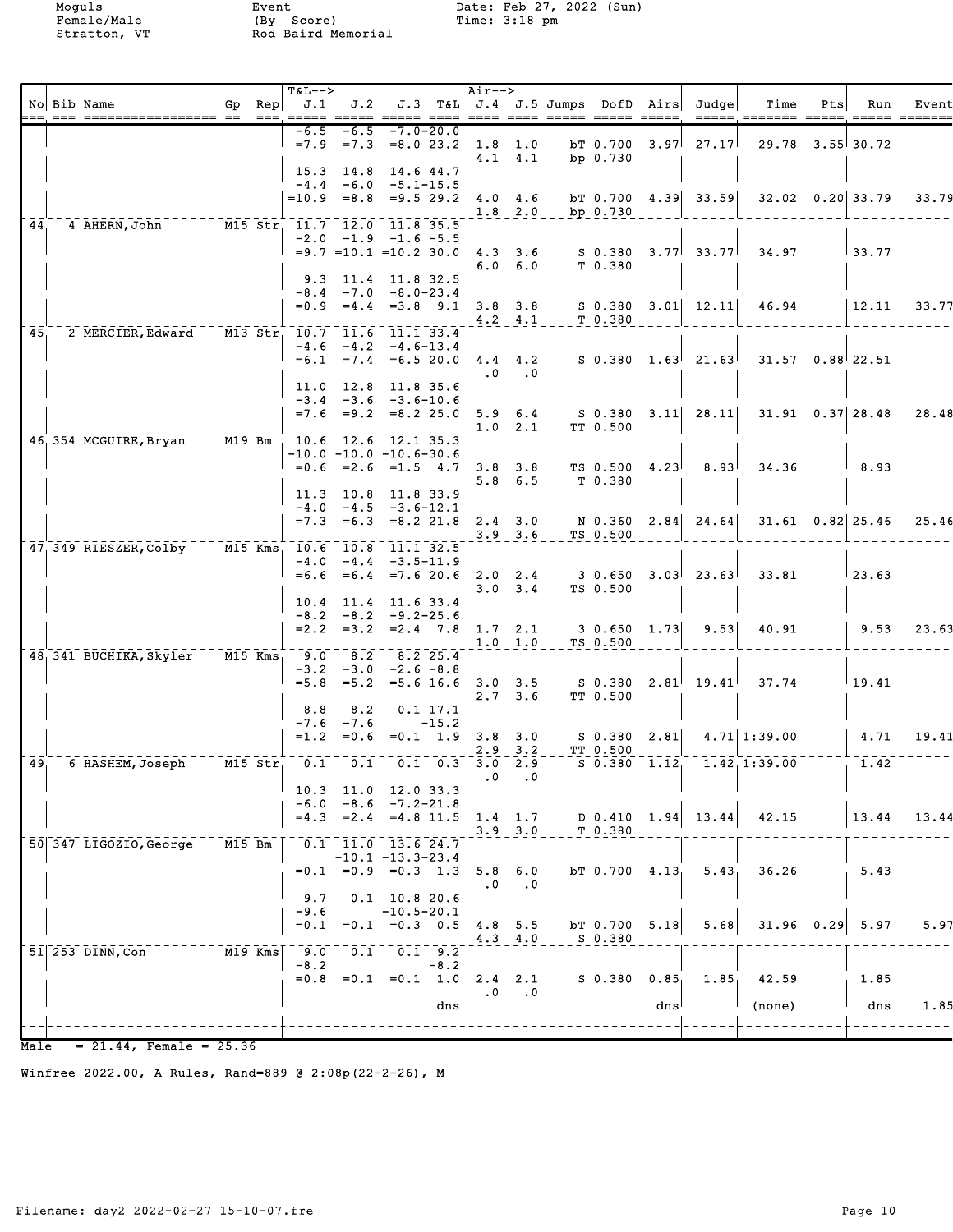------------------------------------------------------------------------------

Female/Male (By Group Score) Time: 3:20 pm Stratton, VT and Rod Baird Memorial

Moguls Finals Date: Feb 27, 2022 (Sun)

|                                        | No Bib# Name                                                                                                                                                                                                                                 | Gp<br>$=$ | Representing<br>============    | Score<br>============ |
|----------------------------------------|----------------------------------------------------------------------------------------------------------------------------------------------------------------------------------------------------------------------------------------------|-----------|---------------------------------|-----------------------|
|                                        |                                                                                                                                                                                                                                              |           |                                 |                       |
|                                        |                                                                                                                                                                                                                                              |           |                                 |                       |
|                                        |                                                                                                                                                                                                                                              |           |                                 |                       |
|                                        |                                                                                                                                                                                                                                              |           |                                 |                       |
|                                        |                                                                                                                                                                                                                                              |           |                                 |                       |
|                                        |                                                                                                                                                                                                                                              |           |                                 |                       |
| $\overline{6}$                         | 5 STEVENSON, Sammie 113 Stratton Wind 36.66                                                                                                                                                                                                  |           |                                 |                       |
| $\bar{7}$                              |                                                                                                                                                                                                                                              |           |                                 |                       |
|                                        |                                                                                                                                                                                                                                              |           |                                 |                       |
|                                        | 1 249 STEVENSON, Maddie F15 Str Stratton 59.43<br>2 300 RAGLAND, Juliet F15 Sms Stratton 59.43<br>3 322 HICKS, Kennedy F15 Cva Carrabas 51.04<br>4 335 MANGANELLO, Charlotte F15 Str Stratton 49.45                                          |           |                                 |                       |
|                                        |                                                                                                                                                                                                                                              |           |                                 |                       |
|                                        |                                                                                                                                                                                                                                              |           |                                 |                       |
|                                        |                                                                                                                                                                                                                                              |           |                                 | $-49.45$              |
| $\overline{5}$                         |                                                                                                                                                                                                                                              |           |                                 |                       |
|                                        | 9 PIERCE, Maggie Rose F15 Kms Killingt 46.17                                                                                                                                                                                                 |           |                                 |                       |
|                                        |                                                                                                                                                                                                                                              |           |                                 |                       |
|                                        |                                                                                                                                                                                                                                              |           |                                 |                       |
|                                        |                                                                                                                                                                                                                                              |           |                                 |                       |
|                                        |                                                                                                                                                                                                                                              |           |                                 |                       |
|                                        |                                                                                                                                                                                                                                              |           |                                 |                       |
|                                        | 10 336 BERMAN Reese ------- FIS Str Stratton - 28.55<br>11 323 DICKEY, Kenadie ---- FIS Cva Carrabas - 27.44<br>12 315 HANSEN, Hailey ------ FIS Cro Crotched 25.02<br>13 337 WILLARD, Anna ----- FIS Str Stratton - 19.05<br>14 343 GROGE   |           |                                 |                       |
|                                        |                                                                                                                                                                                                                                              |           |                                 |                       |
|                                        |                                                                                                                                                                                                                                              |           |                                 |                       |
|                                        |                                                                                                                                                                                                                                              |           |                                 |                       |
|                                        | 15 363 MEI, Grace F15 Wya Watervill 9.34                                                                                                                                                                                                     |           |                                 |                       |
|                                        | 16 325 PERKINS, Evelyn F15 Kms Killingt 3.99                                                                                                                                                                                                 |           |                                 |                       |
|                                        |                                                                                                                                                                                                                                              |           |                                 |                       |
|                                        |                                                                                                                                                                                                                                              |           |                                 | 74.85                 |
|                                        |                                                                                                                                                                                                                                              |           |                                 |                       |
|                                        |                                                                                                                                                                                                                                              |           |                                 |                       |
|                                        |                                                                                                                                                                                                                                              |           |                                 |                       |
|                                        | $6$ <sup>-266</sup> DUDA, Jessica                                                                                                                                                                                                            |           |                                 |                       |
|                                        | 266 DUDA, Jessica<br>360 PASSARETTA, Manuela - F17 Kms Killingt  65.20<br>250 MCKENZTE Natilla - F17 Kms Killingt  59.19                                                                                                                     |           |                                 |                       |
| $\begin{bmatrix} 7 \\ 8 \end{bmatrix}$ |                                                                                                                                                                                                                                              |           |                                 |                       |
|                                        | 781-250 MCKENZIE, Natalee<br>10 299 SCHEID, Nora<br>10 333 DOWLING, Sophia<br>10 333 DOWLING, Sophia<br>11 345 KELLEHER, Maeve<br>11 345 THLOMES, LILLY FIT Strategic 2011<br>12 367 THOMES, Ageve<br>13 367 THOMES, Ageve FIT Strategic 30. |           |                                 |                       |
|                                        |                                                                                                                                                                                                                                              |           |                                 |                       |
|                                        |                                                                                                                                                                                                                                              |           |                                 |                       |
|                                        |                                                                                                                                                                                                                                              |           |                                 |                       |
|                                        |                                                                                                                                                                                                                                              |           |                                 |                       |
| $\overline{1}\overline{3}$             | 362 PETERSEN, Ashley F17 Kms Killingt 32.68                                                                                                                                                                                                  |           |                                 |                       |
| $\overline{1}\overline{4}$             | 370 KIRK, Keira                                                                                                                                                                                                                              |           | F17 Wil Willard                 | $\frac{1}{28.41}$     |
|                                        | 15 368 DENKER, Jade F17 Kms Killingt 18.56                                                                                                                                                                                                   |           |                                 |                       |
|                                        | 203 LEWIS, Taylor                                                                                                                                                                                                                            |           | F19 Gould Academ                | 72.31                 |
| $\frac{1}{2}$                          |                                                                                                                                                                                                                                              |           | F19 Cva Carrabas                | 60.04                 |
| $\bar{3}^+$                            | 211 DOWLING, Alexandra<br>298 OXLEY, Kate                                                                                                                                                                                                    |           | F19 Bm Bristol                  | 49.47                 |
|                                        |                                                                                                                                                                                                                                              |           |                                 |                       |
| $\mathbf{4}$                           | 242 VELENCHIK, Arden                                                                                                                                                                                                                         |           | F19 Cva Carrabas                | 26.63                 |
|                                        |                                                                                                                                                                                                                                              |           |                                 |                       |
| $\mathbf{1}$                           | 305 CIAGLO, Owen                                                                                                                                                                                                                             |           | M13 Kms Killingt                | 67.29                 |
| $\frac{1}{2}$                          | 2 MERCIER, Edward                                                                                                                                                                                                                            |           | M13 Stratton Win                | 28.48                 |
| $\mathbf{\bar{1}}$                     |                                                                                                                                                                                                                                              |           | M15 Str Stratton                | 73.63                 |
|                                        | 292 O'HANLON, Finnegan                                                                                                                                                                                                                       |           |                                 |                       |
| $\frac{2}{3}$                          | 303 COVELL, Jackson                                                                                                                                                                                                                          |           | M15 Kms Killingt                | 69.78                 |
|                                        | 306 LANDRY, Gabe                                                                                                                                                                                                                             |           | M15 Cva Carrabas                | 67.72                 |
| $\mathbf{4}^{\mathsf{T}}$              | 167 JOHNSON, Gabriel                                                                                                                                                                                                                         |           | $M15$ Kms Killingt <sup>t</sup> | 65.56                 |
| $\overline{5}$                         | 311 LEWIS, Camden                                                                                                                                                                                                                            |           | M15 Gould Academ                | 64.11                 |
| 6                                      | 342 GONZALEZ, Sebastian                                                                                                                                                                                                                      |           | M15 Hv Holiday V                | 61.69                 |